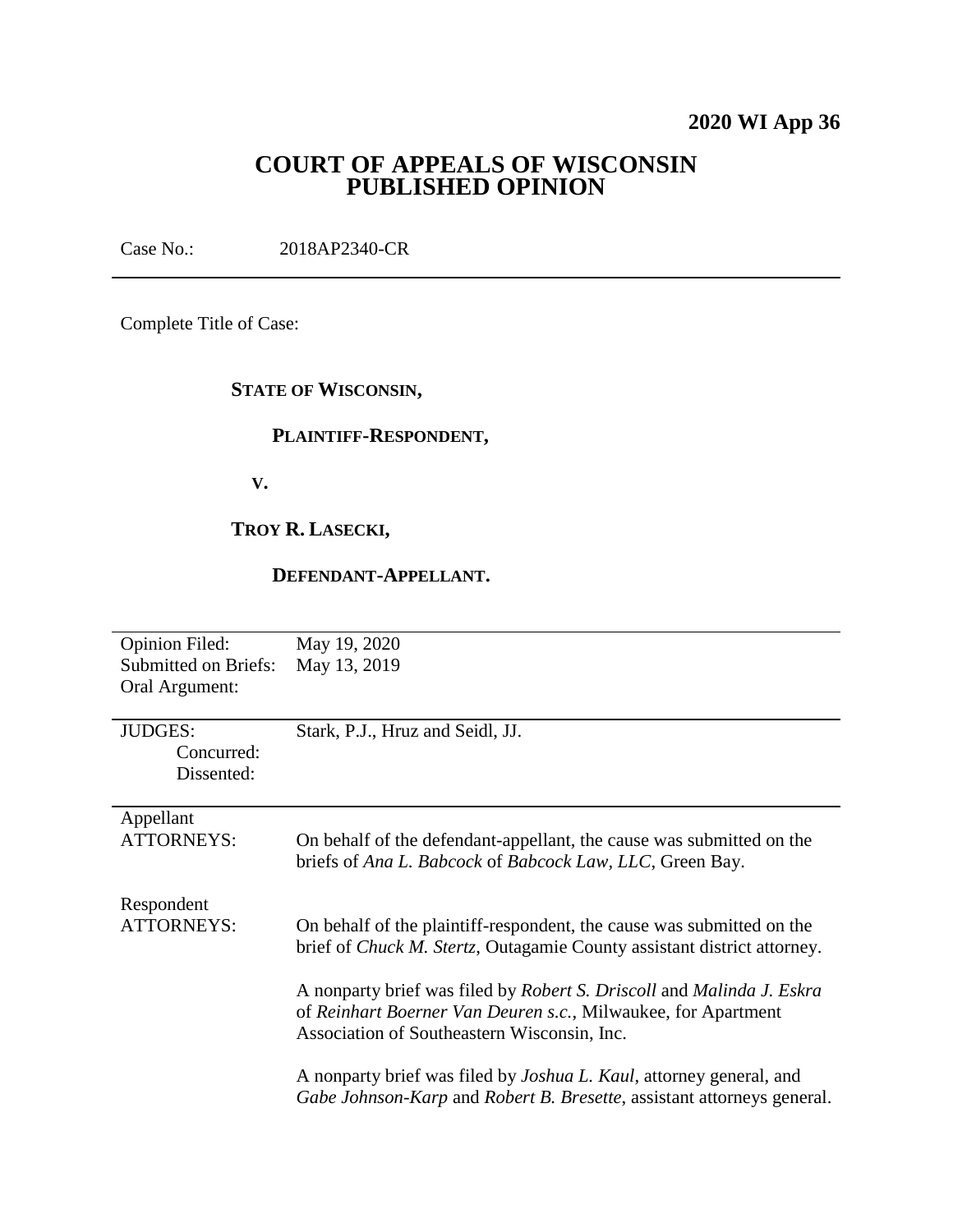A nonparty brief was filed by *Attorney Mitch*, Madison, for Neighborhood Law Clinic.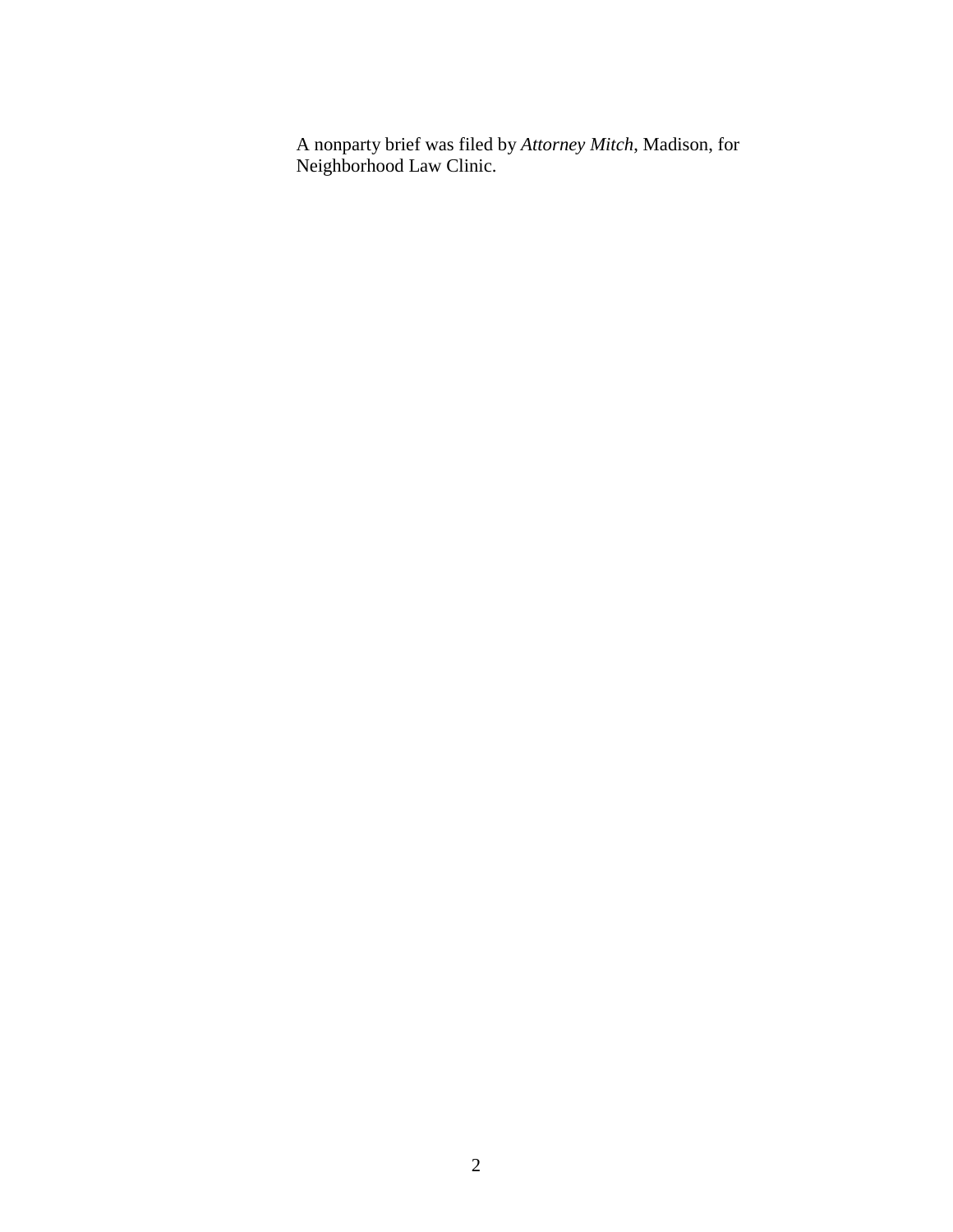#### **2020 WI App 36**

# **COURT OF APPEALS DECISION DATED AND FILED**

#### **May 19, 2020**

**Sheila T. Reiff Clerk of Court of Appeals**

# **Appeal No. 2018AP2340-CR Cir. Ct. No. 2017CM721**

#### **NOTICE**

**This opinion is subject to further editing. If published, the official version will appear in the bound volume of the Official Reports.** 

**A party may file with the Supreme Court a petition to review an adverse decision by the Court of Appeals.** *See* **WIS. STAT. § 808.10 and RULE 809.62.** 

#### **STATE OF WISCONSIN IN COURT OF APPEALS**

**STATE OF WISCONSIN,**

 **PLAINTIFF-RESPONDENT,**

 **V.**

**TROY R. LASECKI,**

 **DEFENDANT-APPELLANT.**

APPEAL from a judgment and an order of the circuit court for Outagamie County: MARK J. McGINNIS, Judge. *Judgment reversed; order affirmed in part; reversed in part and cause remanded with directions.*

Before Stark, P.J., Hruz and Seidl, JJ.

¶1 HRUZ, J. Troy Lasecki appeals a judgment convicting him of two misdemeanor counts of engaging in unfair trade practices and an order denying his motion for postconviction relief. A jury found Lasecki guilty of failing either to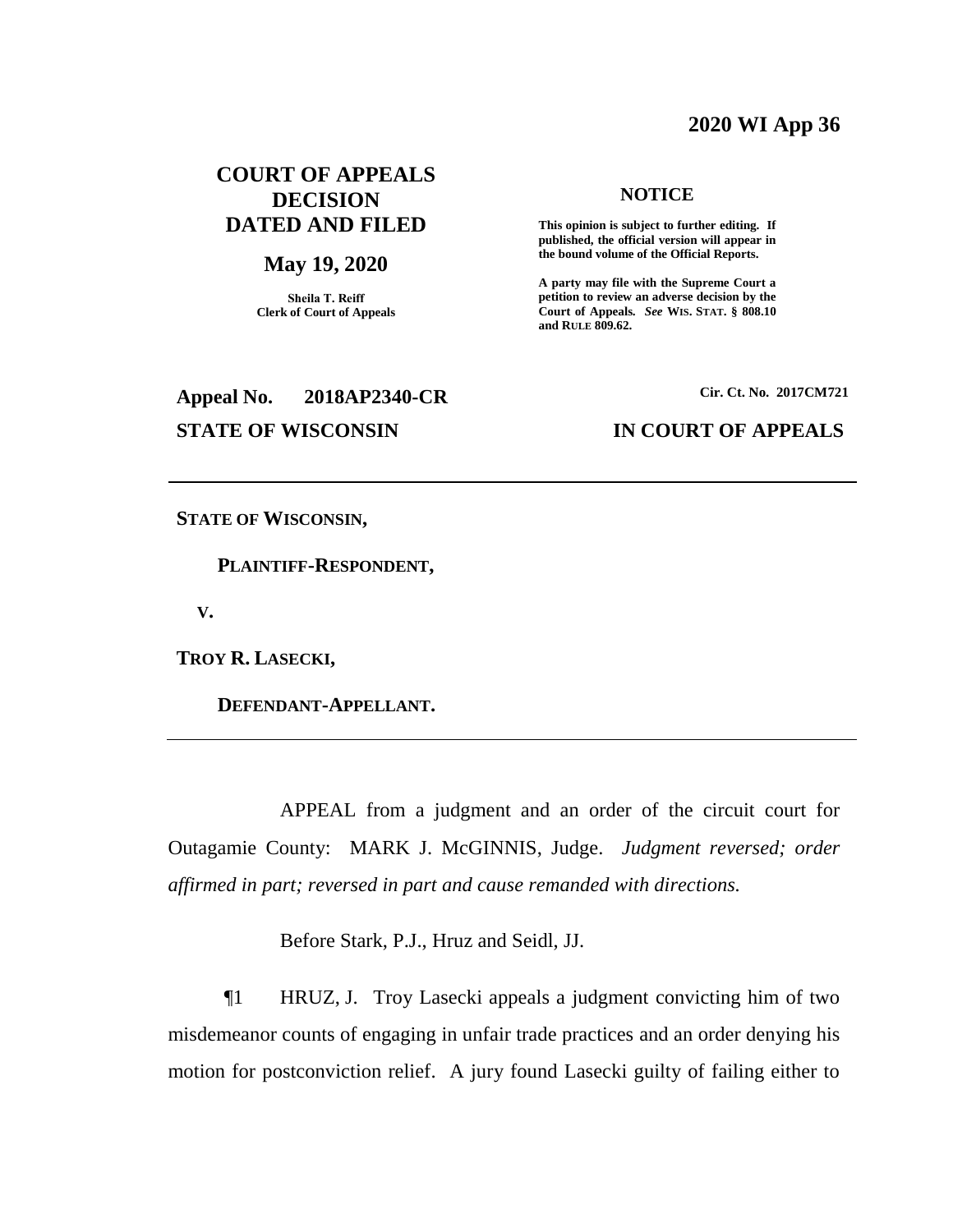return the entire security deposits to two of his former tenants or to provide statements to those tenants explaining why he was authorized to withhold their respective security deposits. He raises multiple arguments on appeal: (1) the circuit court lacked subject matter jurisdiction because the crimes of which Lasecki was convicted are "not known to law"; (2) if Lasecki's conduct did constitute a crime, no ordinary person would have sufficient notice that his conduct was criminal; (3) the jury instructions in his case incorrectly stated the law regarding his charged crimes; and (4) the court impermissibly ordered restitution above the victims' pecuniary losses.

¶2 We conclude the circuit court had subject matter jurisdiction over this case. We further conclude that an ordinary person, acting as a residential landlord, would have sufficient notice that it can be a criminal unfair trade practice for a landlord either to withhold amounts of a tenant's security deposit not reasonably necessary to pay for items authorized by statute or to fail to provide a tenant with a security deposit withholdings statement if some or all of a security deposit is withheld. Accordingly, we affirm those parts of the postconviction order consistent with these conclusions. We agree with Lasecki, however, that the jury instructions in his case were erroneous because they did not correctly state the law. We also agree with Lasecki that the court erred by ordering restitution above the victims' pecuniary losses. For these reasons, we reverse the judgment of conviction and reverse the postconviction order in part, and we remand for further proceedings consistent with our statutory analysis herein.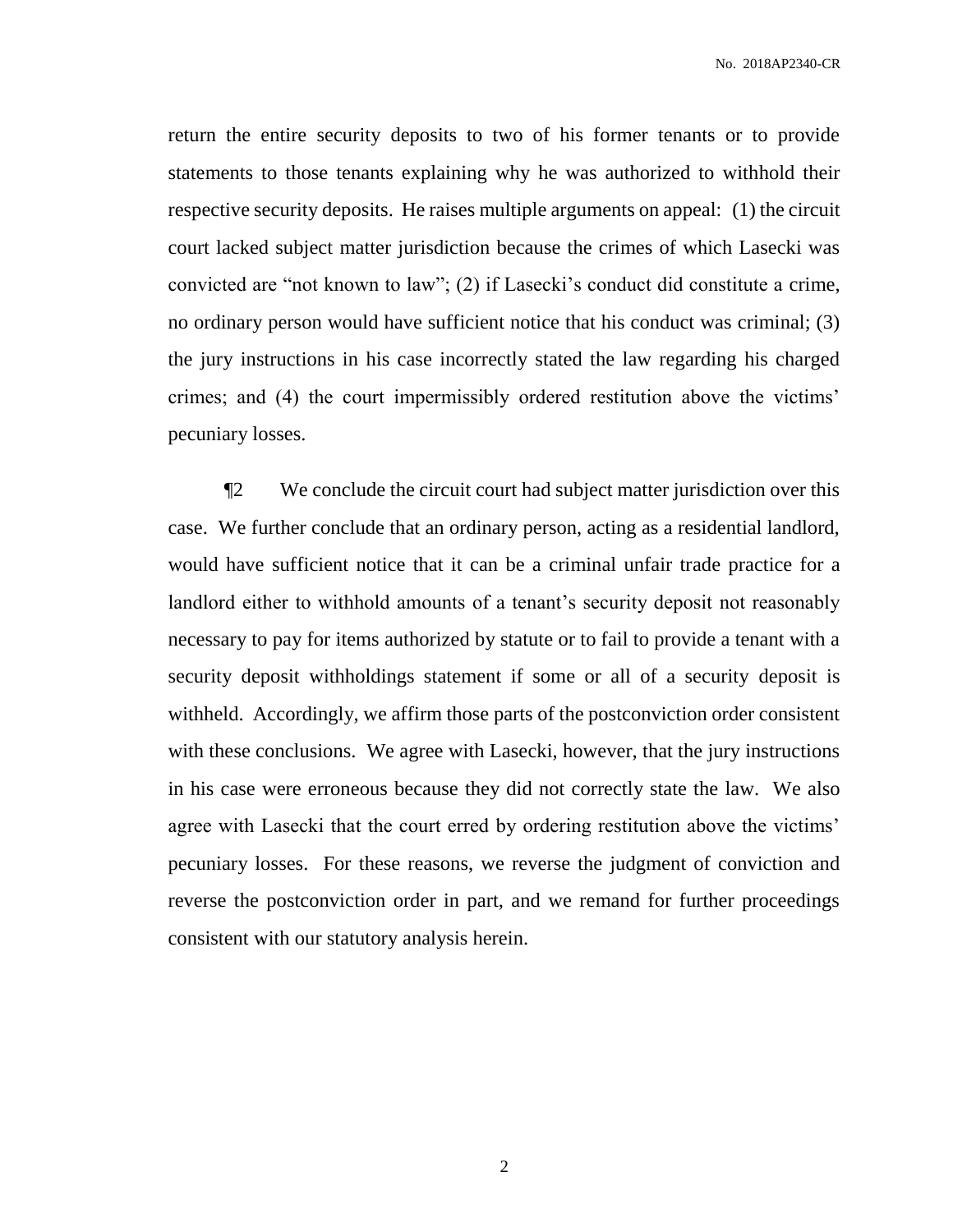#### **BACKGROUND**

**Two former tenants of Lasecki's, Ben and Jim,**<sup>1</sup> complained to the Wisconsin Department of Agriculture, Trade and Consumer Protection (the "DATCP") alleging that Lasecki withheld their respective security deposits and failed to provide them with statements explaining why he was withholding their security deposits (hereafter, "withholdings statements"). An investigator with the DATCP looked into those complaints.

¶4 After Lasecki failed to cooperate with the DATCP's investigation, the local district attorney's office became involved. The State eventually charged Lasecki with two criminal counts. In the criminal complaint, the State labeled the two counts as "returning security deposits," alleging that Lasecki failed "to deliver or mail to a tenant … the full amount of any security deposit paid by the tenant, less any authorized withholdings, within 21 days after the termination of the rental agreement." As relevant here, the complaint stated Lasecki's failures violated WIS. ADMIN. CODE § ATCP 134.06(2) (Aug. 2016), and WIS. STAT. §§ 100.20(2) and 100.26(3) (2013-14).<sup>2</sup> The matter proceeded to a jury trial at which Lasecki appeared pro se.

¶5 Ben and Jim both testified at trial that they paid Lasecki a security deposit and that he never returned their deposits after their residential leases ended.

<sup>&</sup>lt;sup>1</sup> Pursuant to the policy underlying WIS. STAT. RULE 809.86 (2017-18), we refer to the victims by using pseudonyms.

<sup>&</sup>lt;sup>2</sup> All references to the Wisconsin Administrative Code are to the August 2016 register unless otherwise noted. All subsequent references to the Wisconsin Statutes are to the 2013-14 version unless otherwise noted. We refer to these past versions of the administrative code and the statutes because they represented the applicable law and regulations at the time of Lasecki's conduct and the parties use these past versions in their appellate arguments.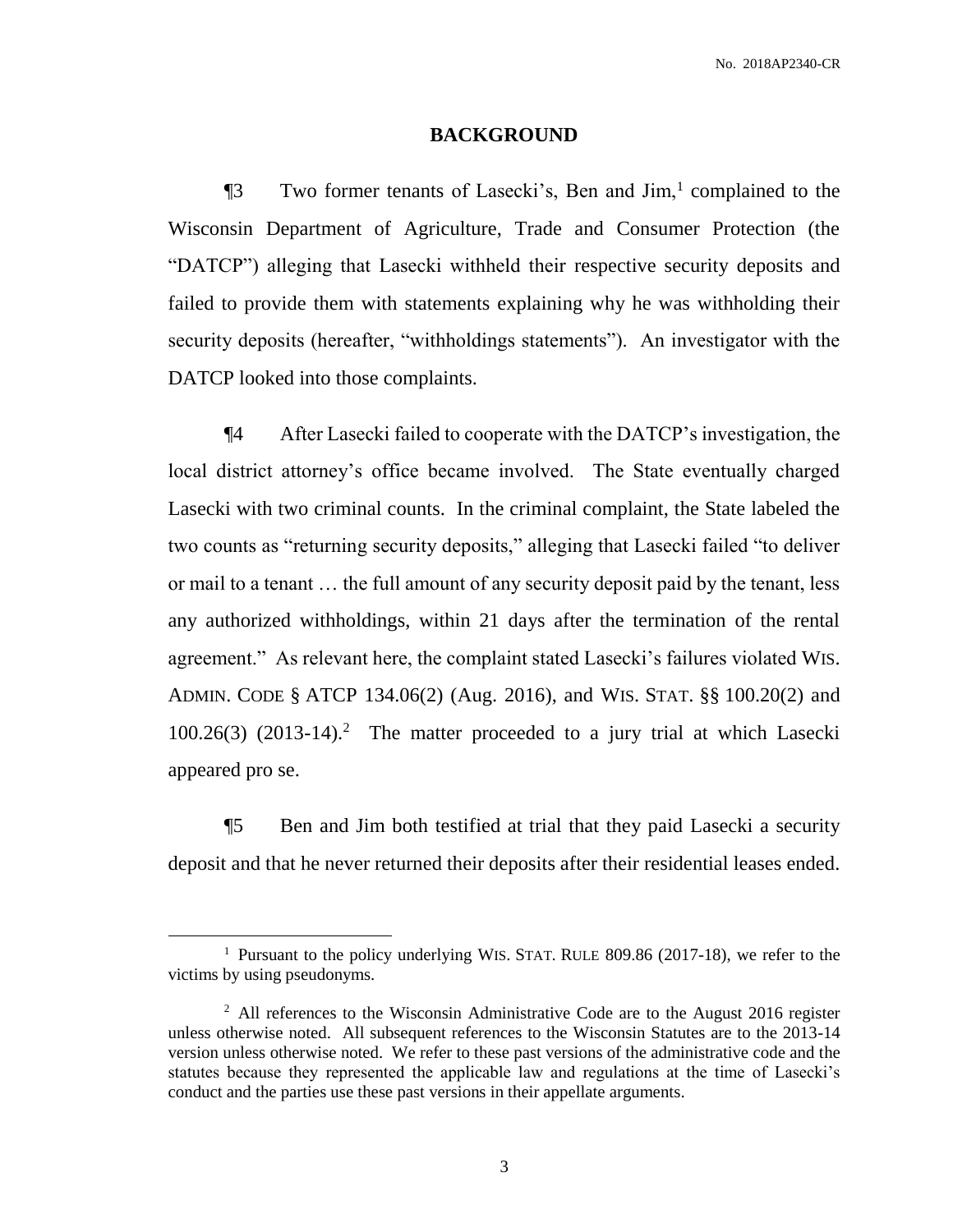Ben and Jim also testified that Lasecki never provided them with withholdings statements explaining why he was authorized to retain their security deposits.

¶6 Lasecki testified in his own defense. He testified that he had been "in business for over 22 years" and that he "stud[ied] real estate and real estate brokerage into the intermingling of the real estate profession." Lasecki admitted that he withheld Ben's and Jim's entire security deposits. Further, Lasecki did not dispute that he never sent Ben and Jim withholdings statements. Lasecki testified that "as far as [he knew]," he sent an "e-mail confirmation" to Ben explaining to him that his security deposit would not be returned. When the State reminded Lasecki that his testimony was under oath, Lasecki testified: "I guess you can't prove that[.]… As far as I know, I sent it but I guess how would you prove that?"

¶7 The jury found Lasecki guilty of both counts. The circuit court stayed Lasecki's sentence and placed him on probation for two years with a number of conditions. As relevant to this appeal, the court imposed sixty days in the county jail and ordered Lasecki to pay Ben \$1460—twice his \$730 security deposit—and Jim \$1680—twice his \$840 security deposit—in restitution.<sup>3</sup> The court concluded Lasecki owed Ben and Jim double their security deposits because "the statutes and the code in … Wisconsin allow for double damages when a landlord violates that section of the code."

¶8 Lasecki subsequently retained counsel and filed a motion for postconviction relief. As grounds for relief, Lasecki alleged: (1) the circuit court lacked subject matter jurisdiction over the case because "the offenses charged are not known to law"; (2) he "was denied [his] due process [right] to sufficient notice

<sup>&</sup>lt;sup>3</sup> After Lasecki served fourteen days in jail and paid all of the restitution and fines, the circuit court stayed his remaining jail time.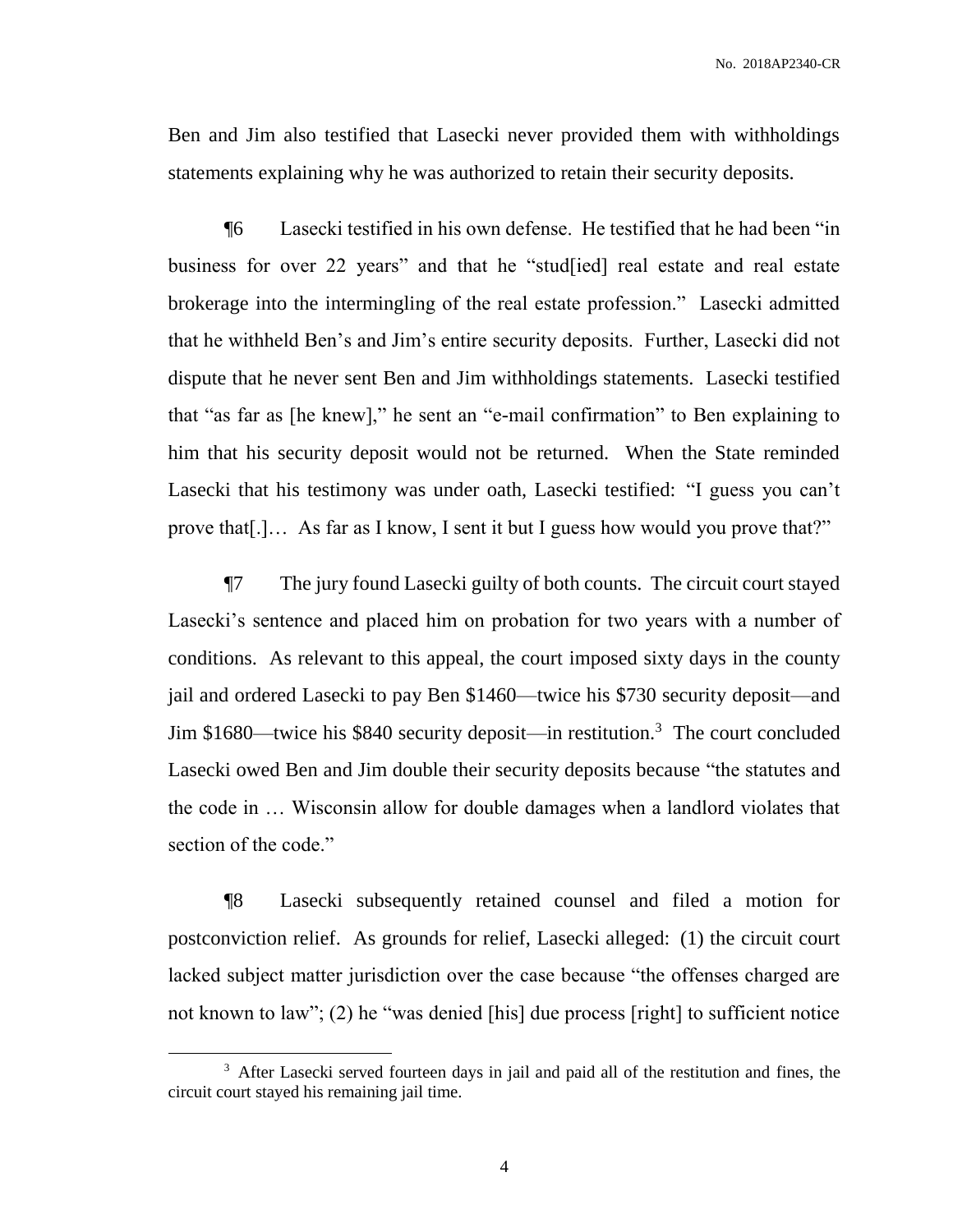that his conduct constituted a crime"; and (3) "the court impermissibly ordered restitution above the victims' pecuniary loss[es]." The court denied Lasecki's motion, and he now appeals.<sup>4</sup>

#### **DISCUSSION**

¶9 On appeal, Lasecki raises the same three issues he did in his postconviction motion. He also argues that the jury instructions in this case were improper, which we construe as a variation of the arguments he raised postconviction. We first address Lasecki's assertion that the circuit court lacked jurisdiction over the matter and his alternative argument that he was deprived due process of law. We combine these issues as both the arguments regarding the issues, and our disposition of them, substantially overlap.

#### *I. Subject Matter Jurisdiction and Due Process*

 $\overline{a}$ 

¶10 Criminal subject matter jurisdiction is a court's power "to inquire into the charged crime, to apply the applicable law and to declare the punishment." *State v. Webster*, 196 Wis. 2d 308, 316, 538 N.W.2d 810 (Ct. App. 1995) (citation omitted). A court lacks such subject matter jurisdiction, however, when the State charges an individual with a nonexistent crime. *See State v. Scott*, 2017 WI App 40, ¶11, 376 Wis. 2d 430, 899 N.W.2d 728. Whether a circuit court has subject matter jurisdiction is a question of law that we review de novo. *See id.*, ¶12.

<sup>&</sup>lt;sup>4</sup> This appeal was converted from a one-judge appeal to a three-judge appeal by the April 24, 2020 order of the Chief Judge of the Court of Appeals. *See* WIS. STAT. § 752.31(3) (2017- 18); WIS. STAT. RULE 809.41(3) (2017-18).

At our request, the Wisconsin Attorney General, University of Wisconsin Law School, and Apartment Association of Southeastern Wisconsin submitted amicus briefs in this appeal. We thank each entity for their participation in this matter.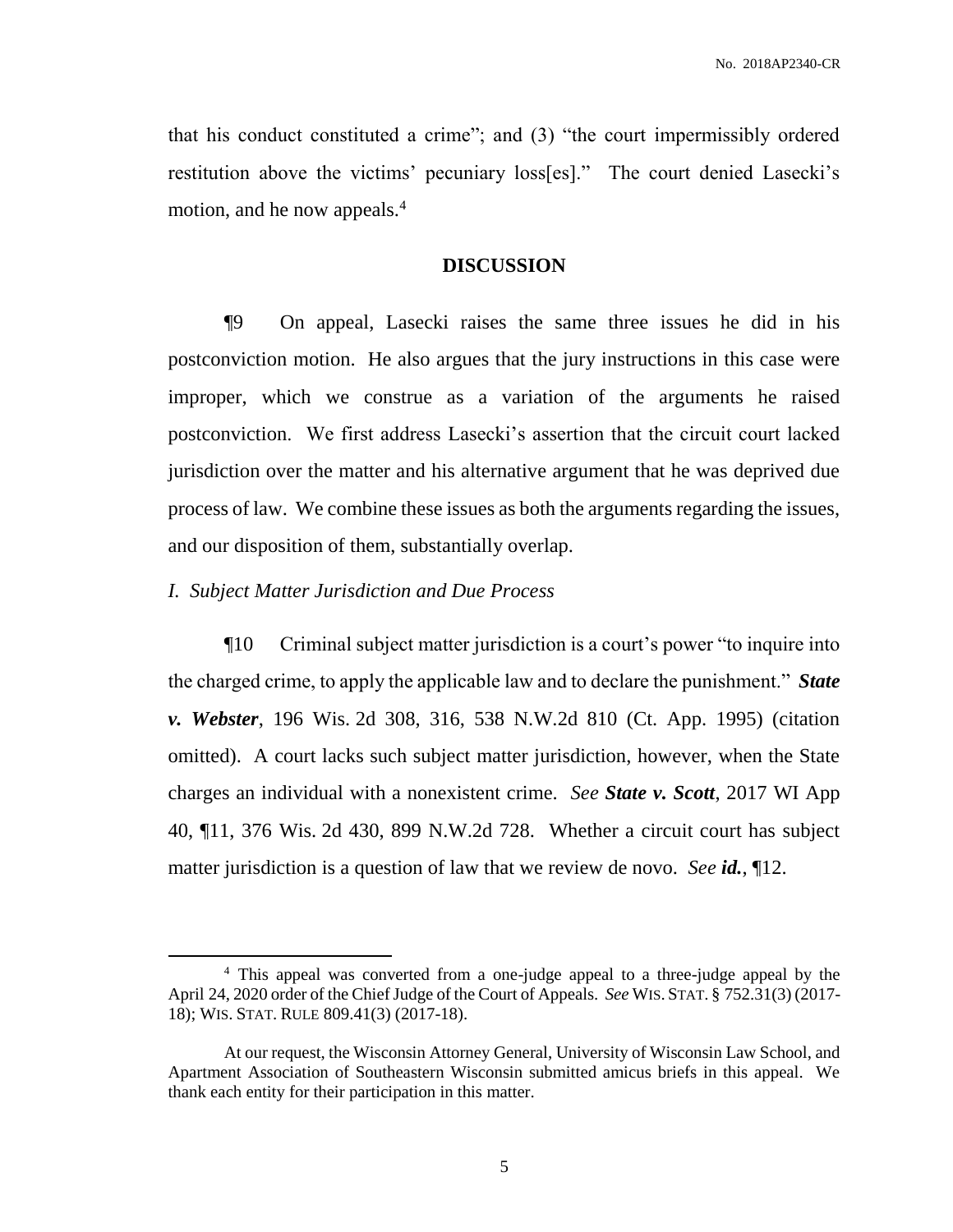¶11 Procedural due process's "void-for-vagueness doctrine requires that a penal statute define the criminal offense with sufficient definiteness that ordinary people can understand what conduct is prohibited and in a manner that does not encourage arbitrary and discriminatory enforcement." *Beckles v. United States*, 137 S. Ct. 886, 892 (2017). Put another way: "The underlying principle is that no [person] shall be held criminally responsible for conduct which he [or she] could not reasonably understand to be proscribed." *United States v. Harriss*, 347 U.S. 612, 617 (1954). The void-for-vagueness doctrine is driven by notions of fair play—i.e., "a statute is void for vagueness if it does not provide 'fair notice' of the prohibited conduct." *State v. Smith*, 215 Wis. 2d 84, 91, 572 N.W.2d 496 (Ct. App. 1997). The interpretation of a statute and whether the crime with which the State charges a defendant comports with due process are questions of law that we review independent of the circuit court. *See id.* at 90.

# *a. Lasecki's Arguments Regarding Subject Matter Jurisdiction and Due Process*

¶12 Lasecki argues the State "created" the crime of which he was charged and convicted "by attempting to apply the criminal penalties contained within WIS. STAT.  $\S$  100.26(3)" to a violation of WIS. ADMIN. CODE  $\S$  ATCP 134.06. He first asserts that when a landlord determines he or she is authorized by statute to withhold money from a tenant's security deposit, no law—by which he means a statute requires the landlord to provide a tenant with any withholdings statement. Relatedly, he maintains that notwithstanding the requirements of security deposit withholdings statements stated in § ATCP 134.06(4), the legislature's omission of those requirements in WIS. STAT. § 704.28 means the legislature has eliminated any legal requirement for landlords to provide such statements, especially given certain language in WIS. STAT. § 704.95.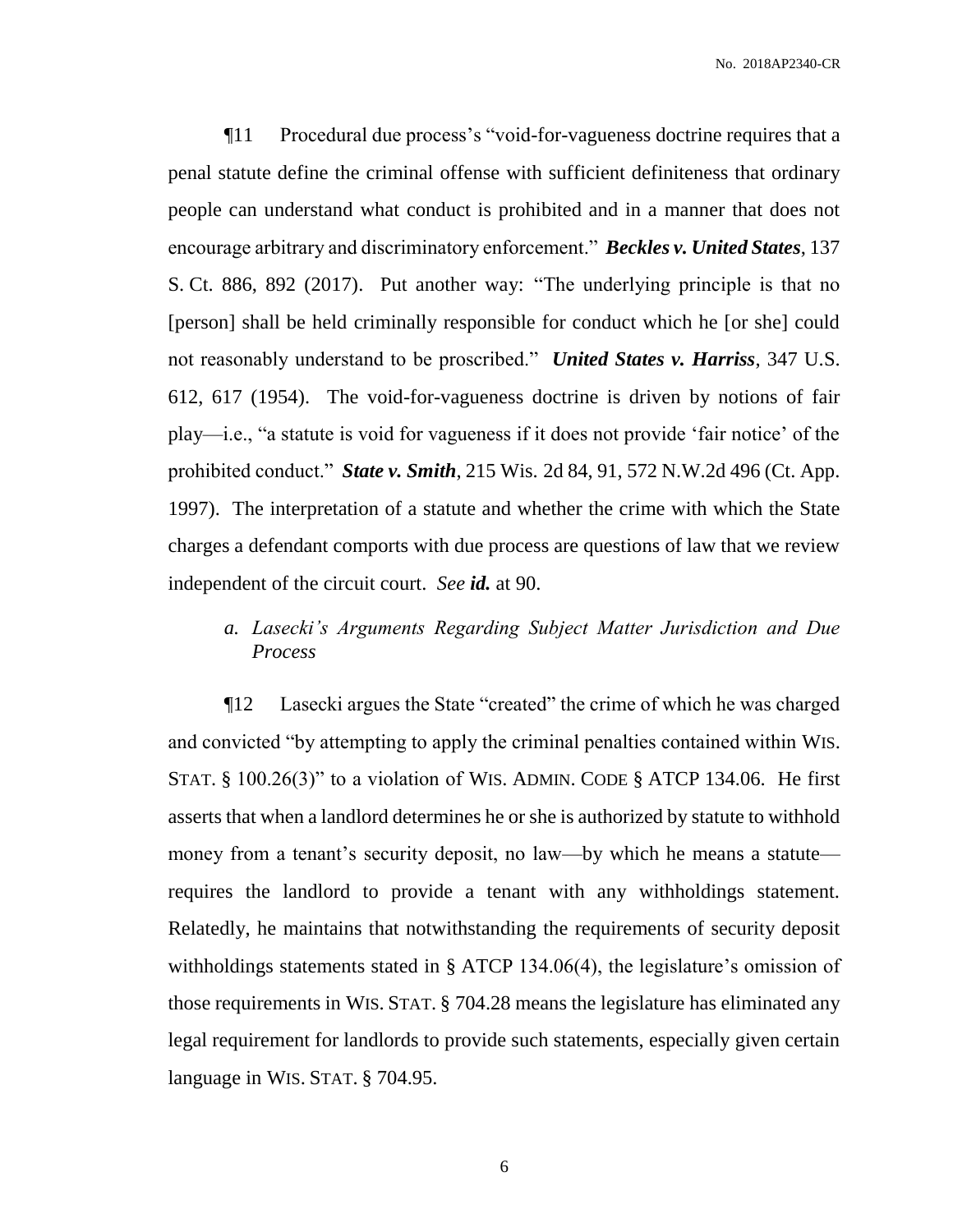¶13 Lasecki alternatively argues that he cannot be held criminally liable for failing to comply with WIS. ADMIN. CODE § ATCP 134.06(4) because no ordinary person could know of such potential liability. He asserts that a due process violation occurred because in order to determine whether he or she is subject to criminal liability, an ordinary person acting as a residential landlord would have to navigate "through a maze of complex and confusing logic … by combining several obscure statutes and code regulations." Therefore, Lasecki maintains that "[a]n ordinary person would have insufficient notice that Lasecki's conduct constituted a crime."

¶14 We reject Lasecki's arguments. For the reasons explained below, we conclude that an ordinary person—here, a reasonably prudent landlord<sup>5</sup>—would be able to understand, by reviewing the relevant statutes and administrative code provisions, that upon withholding some or all of a tenant's security deposit, the landlord may be held criminally liable for failing to provide a tenant with a statement of withholdings. To best understand the contours of Lasecki's arguments and our analysis, we begin by outlining the relevant statutory and administrative code provisions.

#### *b. Language of the Relevant Statutory and Administrative Code Provisions*

<sup>&</sup>lt;sup>5</sup> Procedural due process's void-for-vagueness doctrine uses an "ordinary person" standard. *See Beckles v. United States*, 137 S. Ct. 886, 892 (2017). WISCONSIN ADMIN. CODE § ATCP 134.01(5) defines a landlord as "the owner or lessor of a dwelling unit under any rental agreement," meaning any person can be a landlord provided he or she enters into a rental agreement with another person. However, because only landlords are subject to the applicable laws and regulations at issue in this case, we believe the "ordinary person" standard means, here, an "ordinary landlord." Moreover, because the law considers an ordinary person to be someone who has a reasonable understanding of laws proscribing certain conduct, *see, e.g.*, *State v. Heredia*, 172 Wis. 2d 479, 488, 493 N.W.2d 404 (Ct. App. 1992) (quoting *United States v. Harriss*, 347 U.S. 612, 617 (1954)), and is prudent, *see, e.g.*, *Schulz v. St. Mary's Hosp.*, 81 Wis. 2d 638, 647, 260 N.W.2d 783 (1978), as a transitive property, we generally refer in this opinion to "a reasonably prudent landlord."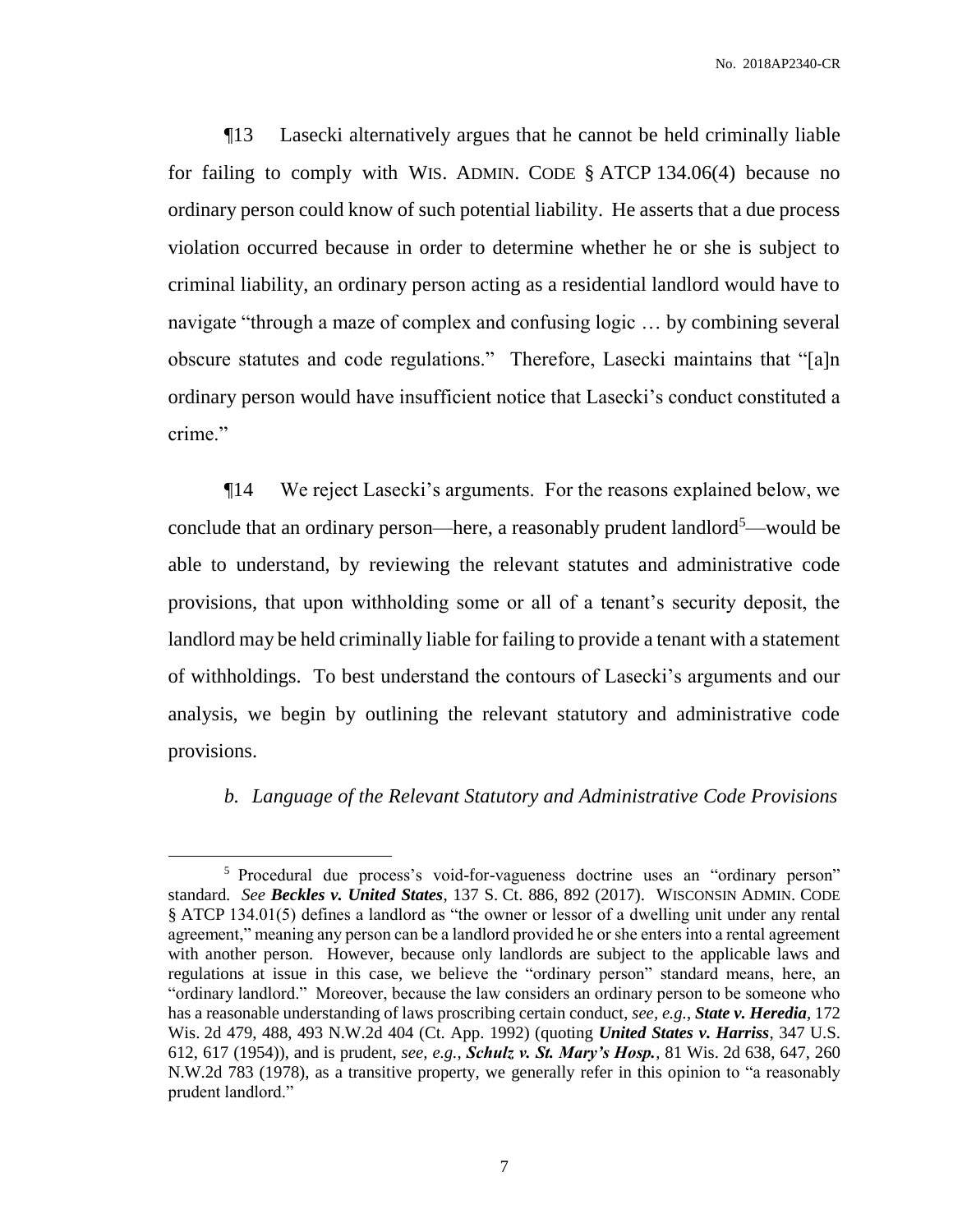¶15 WISCONSIN STAT. ch. 704, titled "Landlord and Tenant," contains WIS. STAT. § 704.28, which is itself titled "Withholding from and return of security deposits." Section 704.28(1) provides: "When a landlord returns a security deposit to a tenant after the tenant vacates the premises, the landlord may withhold from the full amount of the security deposit only amounts reasonably necessary to pay for any of the following [categories of authorized withheld costs]." Additionally, § 704.28(4) instructs that a landlord "shall deliver or mail to a tenant the full amount of any security deposit paid by the tenant, less any [statutorily authorized amounts], within 21 days." In general, § 704.28 legislatively codifies the categories of incurred costs landlords can lawfully withhold from security deposits, as well as the timing requirements within which landlords shall return security deposits. Section 704.28 makes no mention, however, of withholdings statements.

¶16 WISCONSIN STAT. § 704.95 is titled "Practices regulated by the department of agriculture, trade and consumer protection." It provides:

> Practices in violation of s. 704.28 … may also constitute unfair methods of competition or unfair trade practices under s. 100.20. However, the department of agriculture, trade and consumer protection may not issue an order or promulgate a rule under s. 100.20 that changes any right or duty arising under this chapter.

¶17 WISCONSIN ADMIN. CODE ch. ATCP 134 is titled "Residential Rental Practices." Of particular relevance to this case is WIS. ADMIN. CODE § ATCP 134.06, "Security deposits." Section ATCP 134.06(4)(a) provides, in relevant part: "If any portion of a security deposit is withheld by a landlord, the landlord shall … deliver or mail to the tenant a written statement accounting for all amounts withheld." Meanwhile, WIS. ADMIN.CODE § ATCP 134.01, which is titled "Scope and application" and introduces ch. ATCP 134, provides that the "chapter is adopted under authority of [WIS. STAT. §] 100.20."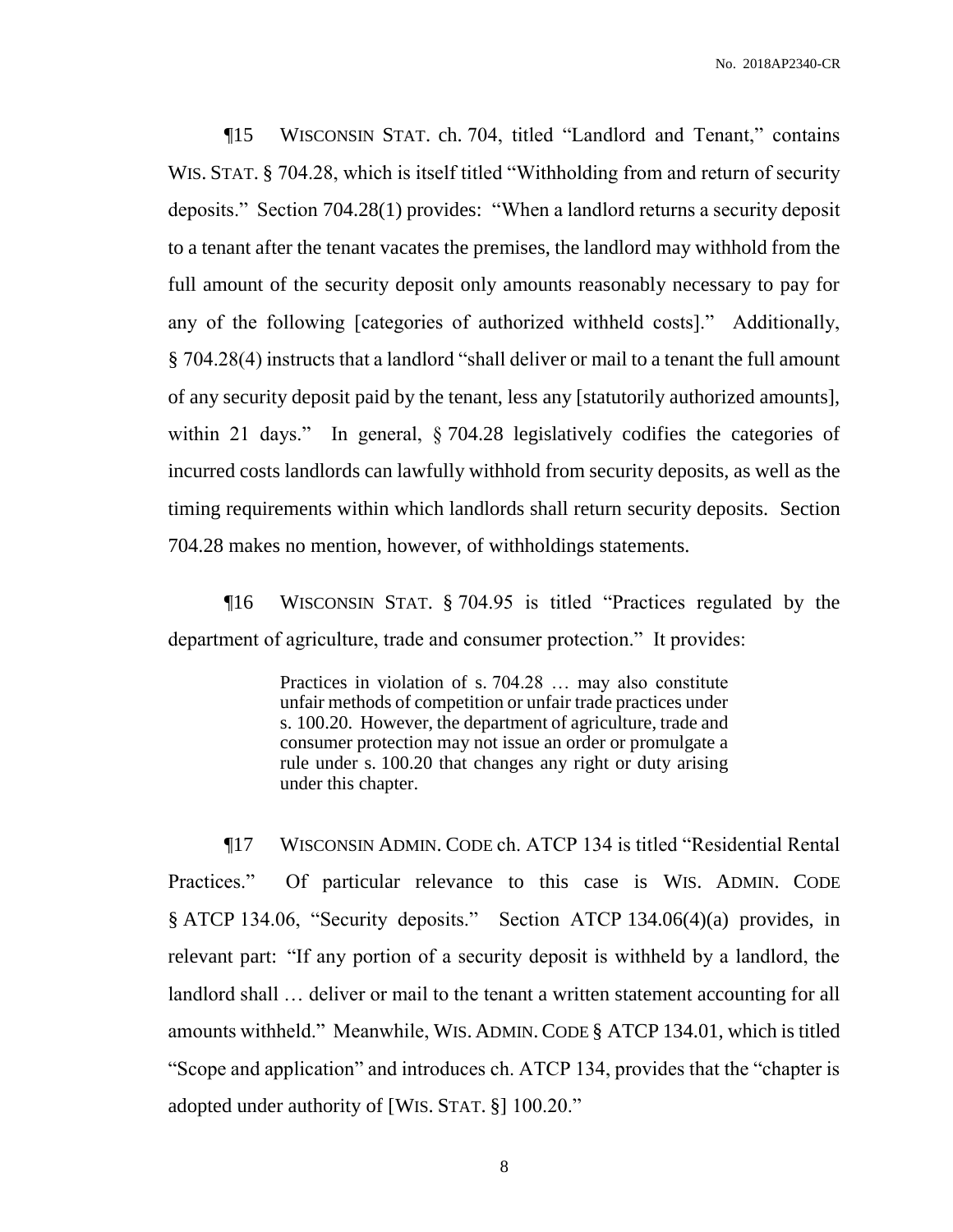¶18 WISCONSIN STAT. § 100.20 generally provides that "[u]nfair methods of competition in business and unfair trade practices in business are hereby prohibited." Sec. 100.20(1). It then describes the process for the DATCP to regulate business or trade practices: "The department, after public hearing, may issue general orders forbidding methods of competition in business or trade practices in business which are determined by the department to be unfair." Sec. 100.20(2)(a).

¶19 Finally, WIS. STAT. § 100.26 sets forth the penalties for violations of WIS. STAT. ch. 100. As relevant here, § 100.26(3) provides:

> Any person … who intentionally refuses, neglects or fails to obey any regulation or order made or issued under s. 100.19 or 100.20, shall, for each offense, be fined not less than \$25 nor more than \$5,000, or imprisoned in the county jail for not more than one year or both.

#### *c. History of the Relevant Statutory and Administrative Code Provisions*

¶20 The DATCP created WIS. ADMIN. CODE ch. ATCP 134 in 1980, and it did so, in large part, to protect residential tenants. Prior to 1980, the DATCP conducted a study and found that security deposit disputes ranked as the highest category of landlord-tenant complaints it received. WIS. DEP'T OF AGRIC., TRADE AND CONSUMER PROT., LANDLORD-TENANT REPORT, at 47 (Dec. 1, 1978). The report concluded this high number of complaints was likely the result of both Wisconsin lacking any meaningful penalties for security deposit misconduct and that the existing dispute resolution mechanisms at the time deterred tenants from vindicating their rights. *Id.* at 9, 56-57. Accordingly, by general order in 1980, the DATCP created what is known today as ch. ATCP 134. *See* 290 WIS. ADMIN. REG. 1 (Feb. 29, 1980).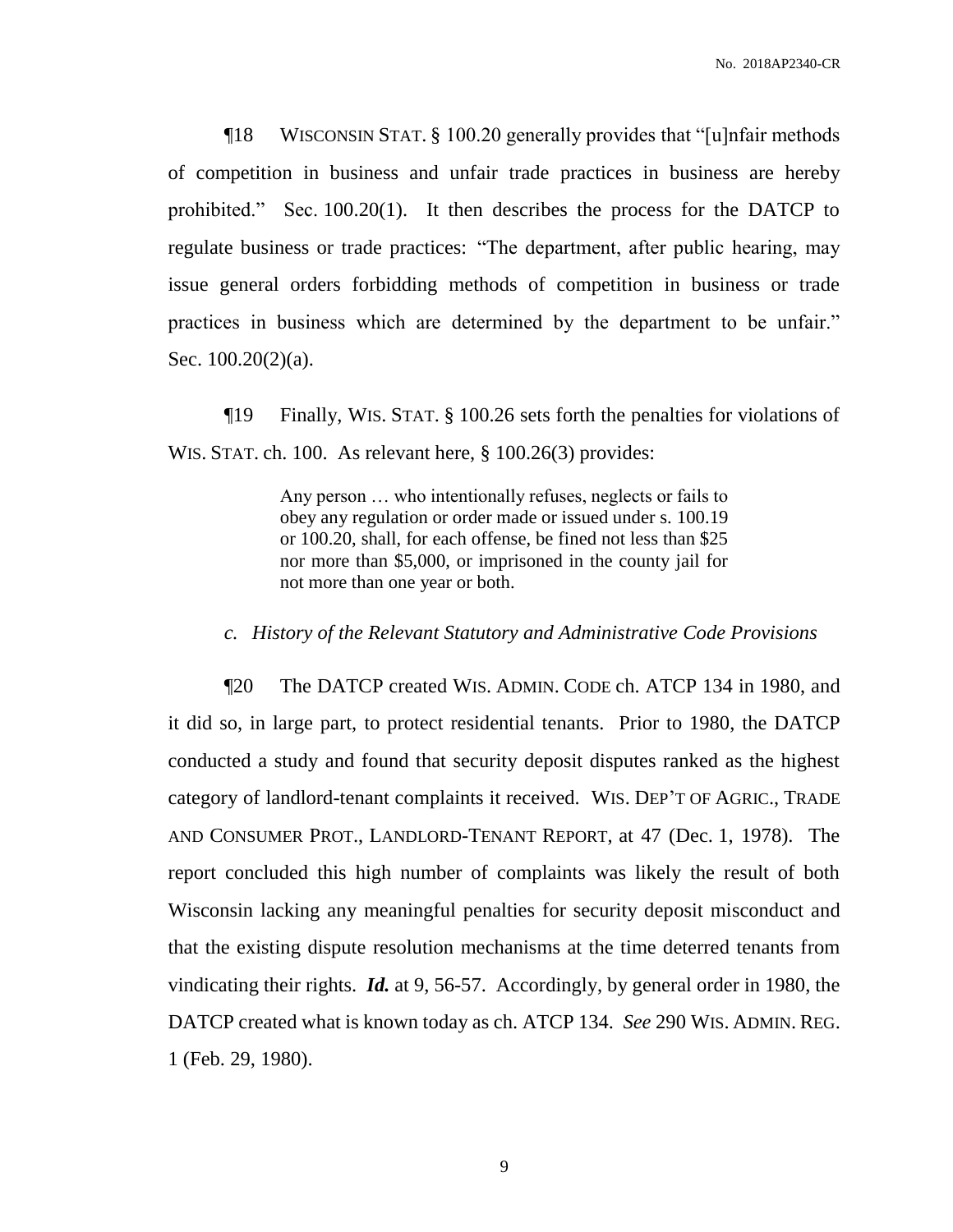¶21 The duty of a landlord to provide a tenant with a withholdings statement has been prescribed by the DATCP since WIS. ADMIN. CODE ch. ATCP 134's inception. *See* WIS. ADMIN. CODE § Ag 134.06(4) (Feb. 1980). Likewise, the same provisions in WIS. STAT. ch. 100 governing unfair trade practices and potential criminal penalties for such violations that exist today were in effect when ch. ATCP 134 was created. *Compare* § Ag 134.06(4) (Feb. 1980), *with* WIS. STAT. §§ 100.20(1), (2)(a), and 100.26(3) (1979-80).

¶22 In 2012, our legislature enacted 2011 Wis. Act 143, "relating to[] miscellaneous landlord-tenant provisions and prohibiting a local government from imposing a moratorium on eviction actions." 2011 Wis. Act 143 (intro.). This enactment included the aforementioned WIS. STAT. § 704.28 as a new statutory provision governing withholdings from, and the return of, security deposits. *See* 2011 Wis. Act 143, § 22. Section 704.28's language, at its enactment and today, substantially mimics a number of the subsections in WIS. ADMIN. CODE § ATCP 134.06. *Compare* WIS. STAT. § 704.28, *with* WIS. ADMIN. CODE § ATCP 134.06 (Oct. 2004). Of relevance here, the statute substantially used language from § ATCP 134.06(2) and 134.06(3), which had, since 1980, required a landlord to return a security deposit to a tenant within a set number of days after the tenancy ends, subject to certain authorized withholdings for tenant-related expenses, including rent and property damages. Again, § 704.28 did not include § ATCP 134.06(4)'s requirement that landlords provide tenants a written statement of security deposit deductions. In the same bill, the legislature also first enacted the aforementioned WIS. STAT. § 704.95. *See* 2011 Wis. Act 143, § 36.

*d. Subject Matter Jurisdiction Exists: Wisconsin Law Makes the Failure to Return or Mail a Security Deposit Withholdings Statement an Unfair Trade Practice Subject to Criminal Penalties.*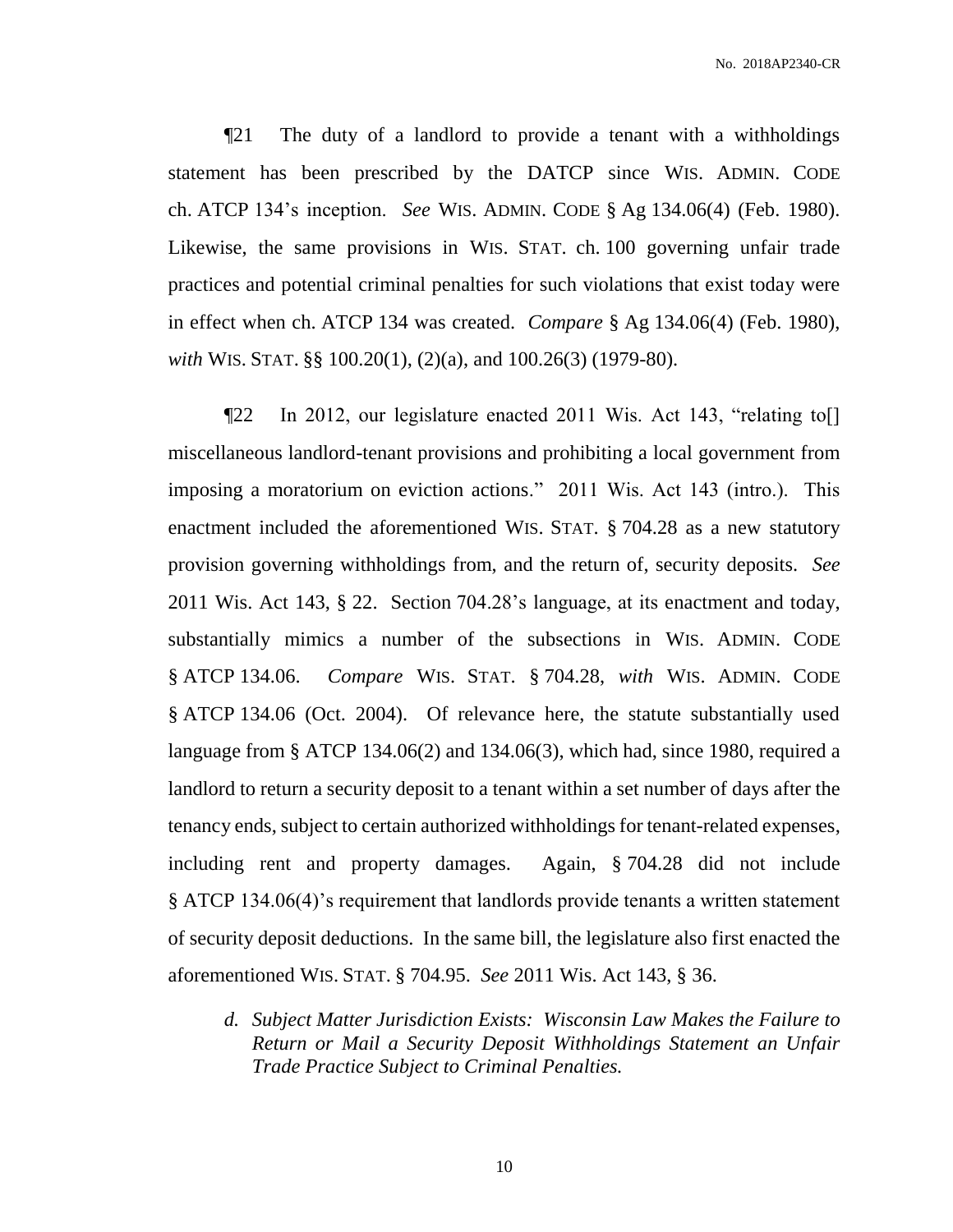1. Even if a landlord is permitted to retain some or all of a tenant's security deposit, it is an unfair trade practice not to deliver a written statement accounting for all amounts withheld.

¶23 As an initial matter, we conclude Lasecki is wrong in asserting that when a landlord determines he or she is authorized by statute to withhold money from a tenant's security deposit, no "law" requires the landlord to provide that tenant with any withholdings statement. Rather, standing alone, WIS. ADMIN. CODE § ATCP 134.06(4) plainly imposes that requirement if the landlord wishes to withhold any amount of a tenant's security deposit. Moreover, any landlord who "intentionally refuses, neglects or fails to obey" § ATCP 134.06, including subsec. (4)'s provisions regarding withholdings statements, could be subject to criminal prosecution and certain enumerated ranges of punishment. *See* WIS. STAT. § 100.26(3); *cf. State v. LaPlant*, 204 Wis. 2d 412, 417-19, 555 N.W.2d 389 (Ct. App. 1996) (illustrating an example of the State prosecuting a landlord for a violation of WIS. ADMIN. CODE ch. ATCP 134). Lasecki is thus also incorrect in saying that a crime was "created" in this case, at least in relation to his failures to deliver withholdings statements.

¶24 Still, Lasecki argues that the "rules of statutory construction" prohibit the criminal penalties of WIS. STAT. § 100.26(3) from applying to violations of WIS. ADMIN.CODE § ATCP 134.06. Specifically, he contends that § ATCP 134.06 is not a "general order" issued by the DATCP permitting or forbidding fair trade practices under WIS. STAT. § 100.20(2)(a). Rather, citing to *Moonlight v. Boyce*, 125 Wis. 2d 298, 303, 372 N.W.2d 479 (Ct. App. 1985), Lasecki asserts § ATCP 134.06 is only a "regulation." Lasecki therefore maintains that his alleged violation of § ATCP 134.06 cannot result in criminal liability under WIS. STAT. ch. 100 because: (1) criminal liability in this instance occurs upon a violation of ch. 100;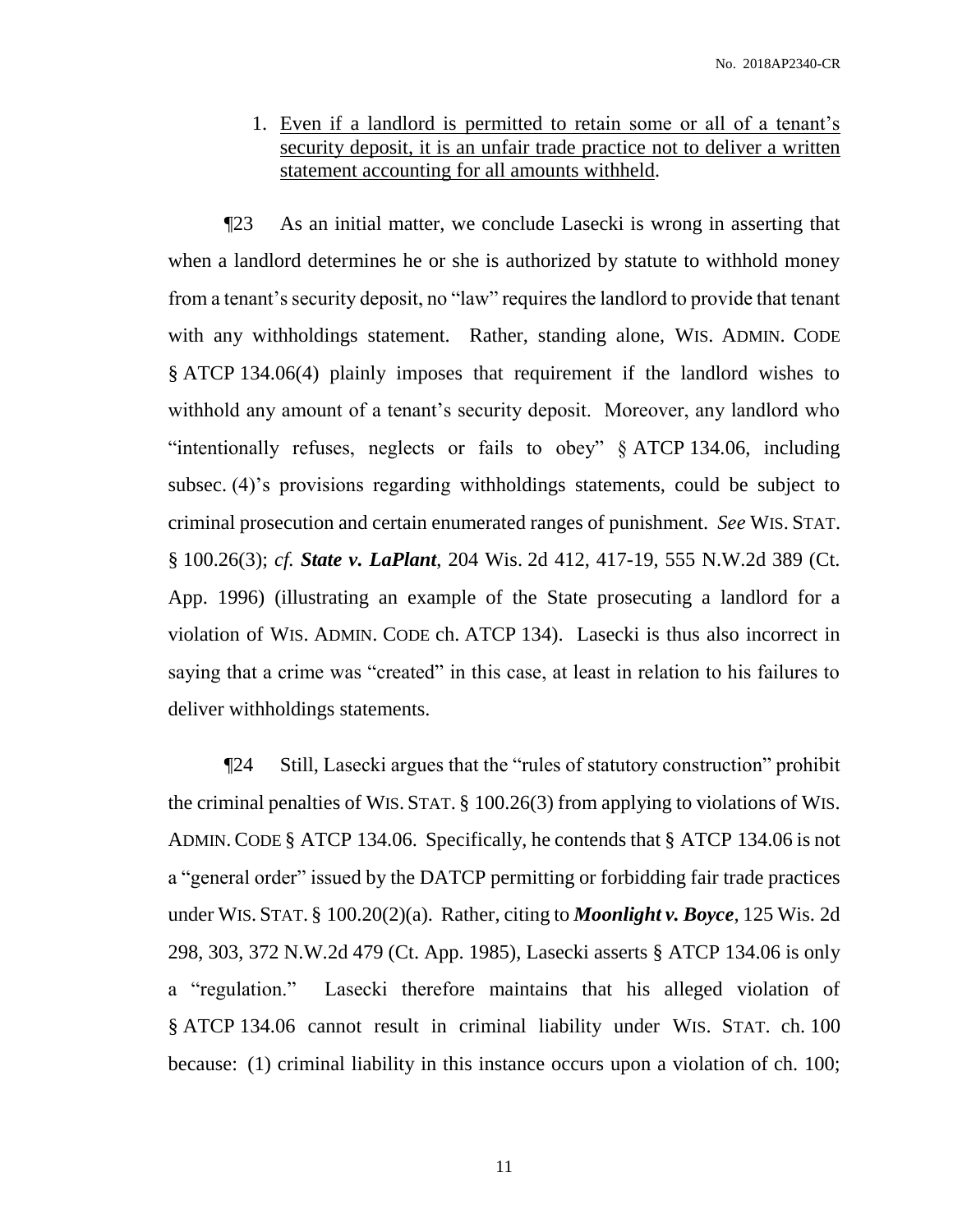(2) the legislature only permits the DATCP to promulgate general orders under § 100.20(2)(a); and (3) § ATCP 134.06 is a "regulation" and not an "order."

¶25 Lasecki's argument lacks merit for at least two reasons. First, *Moonlight* does not stand for the proposition Lasecki claims. *Moonlight* merely recognizes that in questions of statutory interpretation, "[a]dministrative rules and regulations are construed in the same manner as statutes." *Moonlight*, 125 Wis. 2d at 303. It does not hold that administrative code provisions are considered only to be "regulations." In fact, *Moonlight* consistently refers to the administrative code section at issue in that case—a prior version of WIS. ADMIN. CODE § ATCP 134.06—as an "order." *See Moonlight*, 125 Wis. 2d at 304, 306.

¶26 Second, WIS. ADMIN. CODE § ATCP 134.06 is the result of a "general order" promulgated by the DATCP for a more fundamental reason. Similar to how the legislature passes acts to revise the Wisconsin Statutes, departments of Wisconsin government order rules and regulations to be published in each register of the administrative code. *See, e.g.*, 728B WIS. ADMIN.REG.CR No. 16-012 (Aug. 29, 2016) (titled "ORDER OF THE WISCONSIN DEPARTMENT OF AGRICULTURE TRADE AND CONSUMER PROTECTION ADOPTING RULES"). Accordingly, rules and regulations become a part of the administrative code by orders of the respective department adopting such rules or regulations. Section ATCP 134.06 is therefore the result of an "order" under WIS. STAT. § 100.20(2)(a), a violation of which can result in criminal liability under WIS. STAT.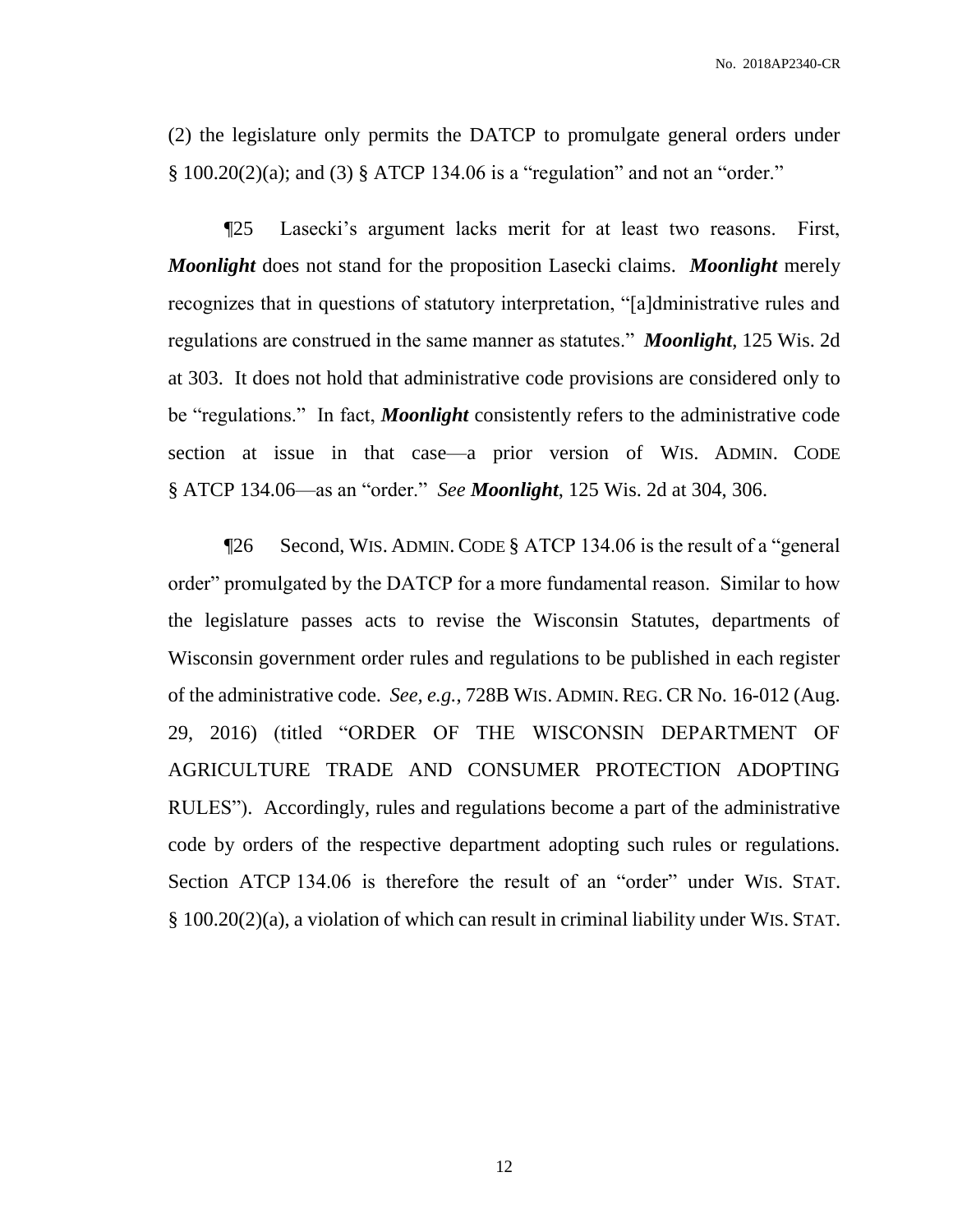ch. 100.<sup>6</sup> *See LaPlant*, 204 Wis. 2d at 421-22 (recognizing that § 100.20 provides the DATCP with authority to promulgate WIS. ADMIN. CODE ch. ATCP 134); *see also* WIS. STAT. § 227.01(13) (defining "[r]ule" to include "general order[s]").

> 2. The enactments of WIS. STAT. §§ 704.28 and 704.95 did not abrogate the DATCP's authority to deem a landlord's failure to provide a withholdings statement an unfair trade practice subject to criminal liability.

¶27 Beyond the foregoing, both Lasecki and amicus Apartment Association of Southeastern Wisconsin, Inc., (the "Association") assert that the omission of a withholdings statement requirement in WIS. STAT. § 704.28 means that the legislature "rejected" or "usurped" the DATCP's authority to prescribe that requirement for landlords. Their principal argument is based on language in WIS. STAT. § 704.95 stating that the DATCP cannot "change[] any right or duty arising under this chapter."

¶28 Lasecki and the Association contend that WIS. ADMIN. CODE § ATCP 134.06 "changes" a landlord's duties in WIS. STAT. ch. 704 because § ATCP 134.06(4)(a) additionally requires a landlord to provide a tenant with a withholdings statement when ch. 704—and more specifically, WIS. STAT. § 704.28—is silent on that issue. This "change" is prohibited, Lasecki argues, because § 704.28 gives him the right to retain a security deposit for any of the purposes enumerated in the statute and allows him to do so without providing any

<sup>&</sup>lt;sup>6</sup> This conclusion recognizing the DATCP's rulemaking authority is buttressed by the introductory notes to WIS. ADMIN. CODE ch. ATCP 134 and § ATCP 134.01, both of which note that the "chapter is adopted under the authority of s. 100.20, Stats." *See also Baierl v. McTaggart*, 2001 WI 107, ¶¶13, 23-25, 245 Wis. 2d 632, 629 N.W.2d 277 (observing that § 100.20 is an "enabling statute" in which the DATCP "is given the mandate of promulgating rules … to proscribe specific unfair trade practices").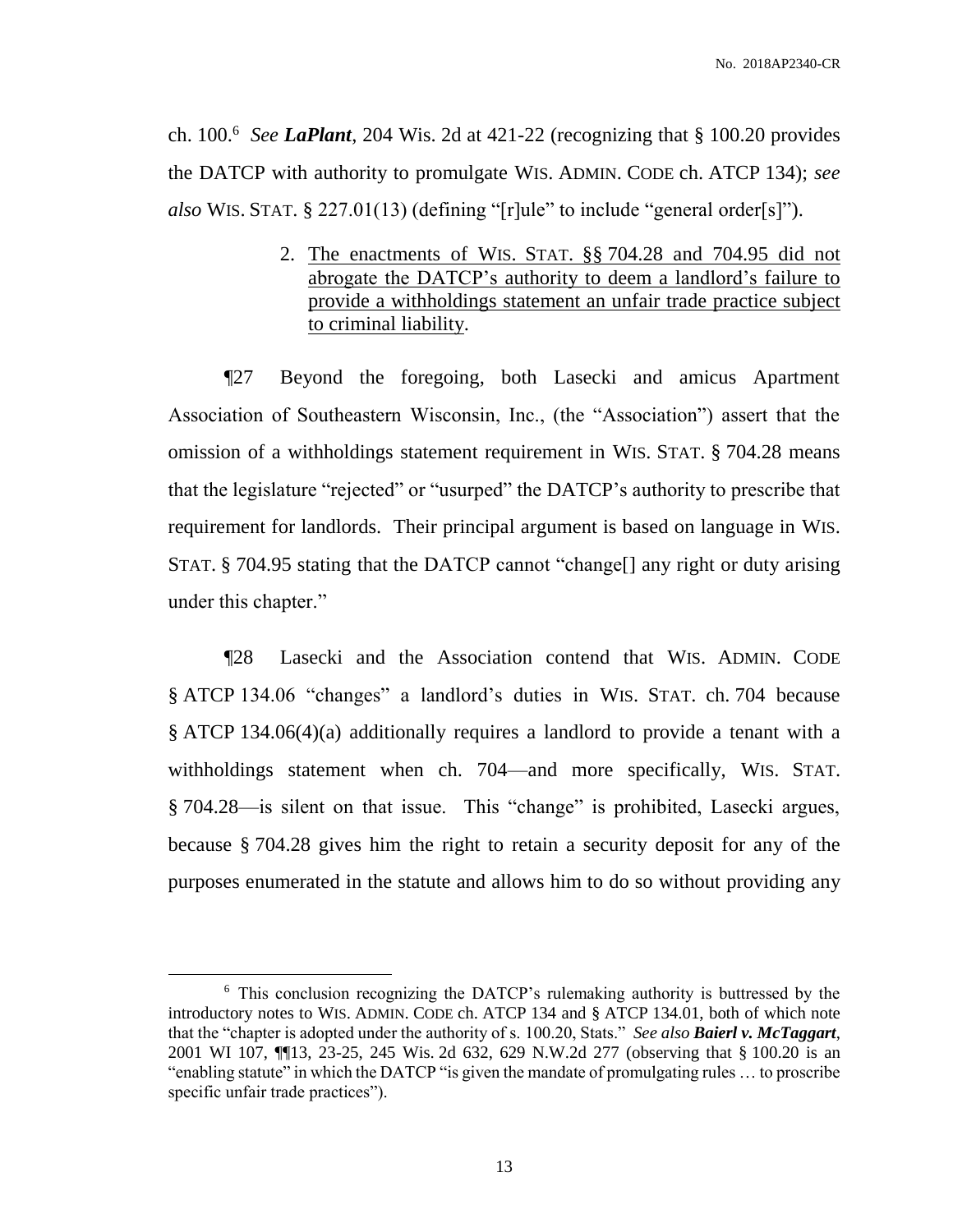withholdings statements. While we agree with Lasecki regarding the former proposition, he is incorrect regarding the latter one.

¶29 Lasecki's interpretation of WIS. STAT. § 704.95 runs afoul of its plain meaning and is not supported by the history and purpose of modern landlord-tenant law in Wisconsin. Our canons of statutory interpretation are well known, *see, e.g.*, *State ex rel. Kalal v. Circuit Court for Dane Cty.*, 2004 WI 58, ¶¶44-51, 271 Wis. 2d 633, 681 N.W.2d 110, and need not be repeated here, although we touch on some specific rules below.

¶30 WISCONSIN ADMIN. CODE § ATCP 134.06(4) does not "change" any right or duty "arising" under WIS. STAT. ch. 704. We give statutory language its common, ordinary and accepted meaning. *Kalal*, 271 Wis. 2d 633, ¶45. To help establish the common, ordinary and accepted meaning of an undefined term, we can look to a recognized dictionary. *See Brown Cty. Human Servs. v. B.P.*, 2019 WI App 18, ¶12, 386 Wis. 2d 557, 927 N.W.2d 560. "Change," as relevant here, means "to make different in some particular : alter." *Change*, WEBSTER'S THIRD NEW INTERNATIONAL DICTIONARY (1993). "Arise" means "to originate from a specified source." *Arise*, WEBSTER'S THIRD NEW INTERNATIONAL DICTIONARY (1993).

¶31 Accordingly, WIS. STAT. § 704.95 prohibits the DATCP from making different any right or duty originating from WIS. STAT. ch. 704. As relevant here regarding security deposits, those rights or duties in WIS. STAT. § 704.28 pertain only to the incurred costs a landlord can lawfully withhold from a tenant's security deposit and the time within which a landlord must return that deposit. By Lasecki's own admission, any obligation of a landlord to provide a withholdings statement to a tenant arises only under WIS. ADMIN. CODE § ATCP 134.06(4). Given that ch. 704 is silent on the topic of withholdings statements, nothing in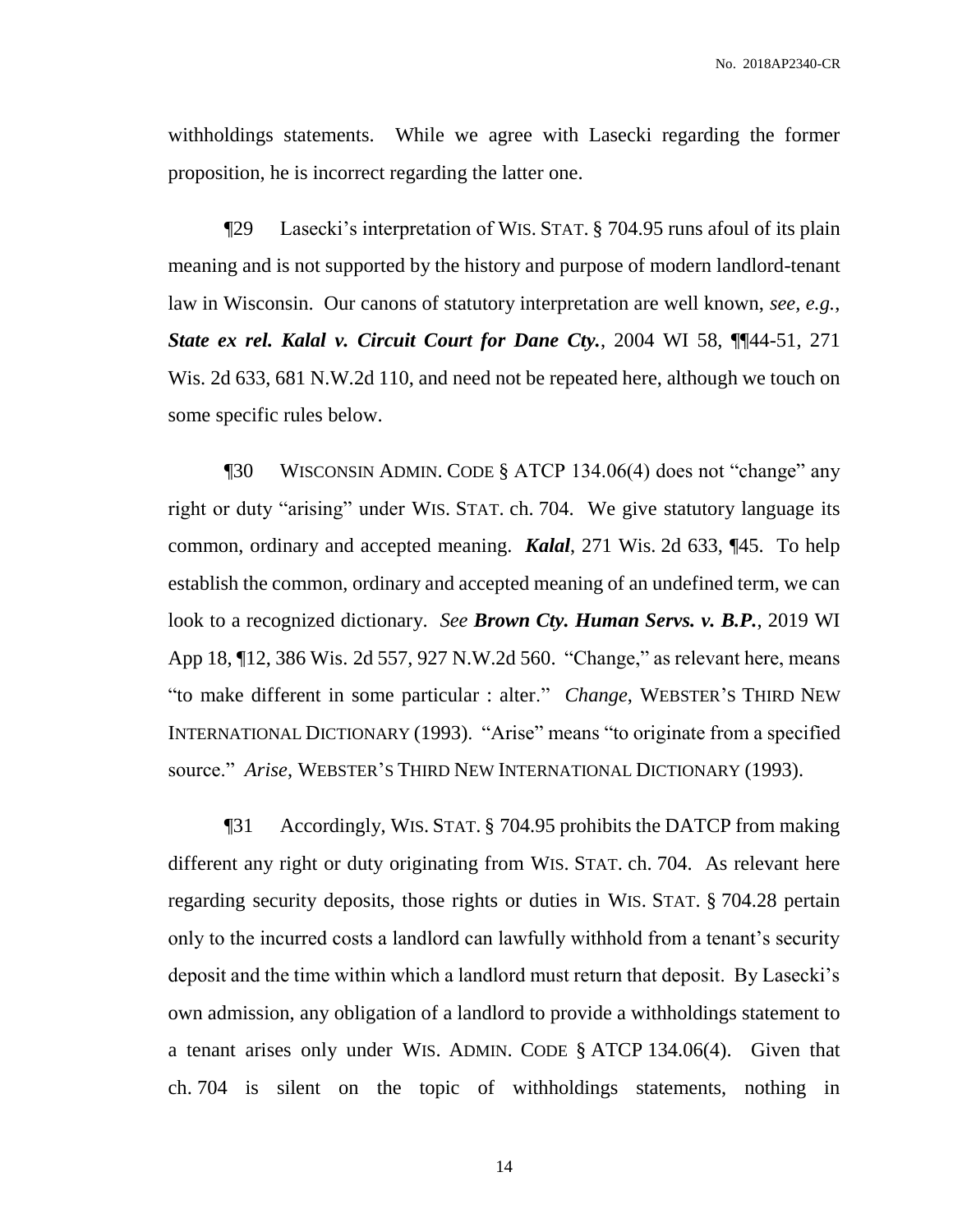§ ATCP 134.06(4) regarding withholdings statements "alters" or "makes different" anything originating from ch. 704. Section 704.95 thus has no bearing on the DATCP's rulemaking authority over that subject matter. Notably, neither Lasecki nor the Association provides any case law refuting these notions.<sup>7</sup>

¶32 Furthermore, we reject Lasecki's apparent premise that if a landlord correctly determines he or she is authorized to withhold sums from a tenant's security deposit, then the landlord need not provide that tenant with a withholdings statement. That premise makes little sense. The independent requirement of providing a withholdings statement is the only means by which a tenant can learn why the landlord did not return some or all of the security deposit—short of the tenant either commencing litigation and serving discovery on the landlord or asking the DATCP to investigate. Lasecki's position ignores the fact that it is only with knowledge of why security deposit money was withheld that a tenant can reasonably assess the merit of the withholdings and whether to challenge them.<sup>8</sup> We are not inclined to adopt Lasecki's statutory construction arguments absent a clear legislative intent to abandon this important requirement in the administrative code requiring a landlord provide a withholdings statement, which dates back decades.

¶33 To the contrary, our interpretation of the interplay between WIS. STAT. § 704.95 and WIS. ADMIN. CODE § ATCP 134.06 is supported by the language of other statutes relating to the landlord-tenant relationship, WIS. STAT.

<sup>7</sup> Moreover, Lasecki and the Association's interpretation of WIS. STAT. § 704.95 would lead to absurd results, contravening the rules of statutory interpretation. *See State ex rel. Kalal v. Circuit Court for Dane Cty.*, 2004 WI 58, ¶46, 271 Wis. 2d 633, 681 N.W.2d 110. If Lasecki and the Association's interpretation were correct, there would be no administrative rule related to landlord-tenant law that the DATCP could validly promulgate that did not mirror something already existing in the statutes. This result is untenable, which further weakens their position.

<sup>&</sup>lt;sup>8</sup> The requirement to provide withholdings statements may also serve to protect landlords, as the landlord's giving notice of the basis for a withholding potentially prevents lawsuits against him or her, or provides a basis to resolve any dispute short of litigation.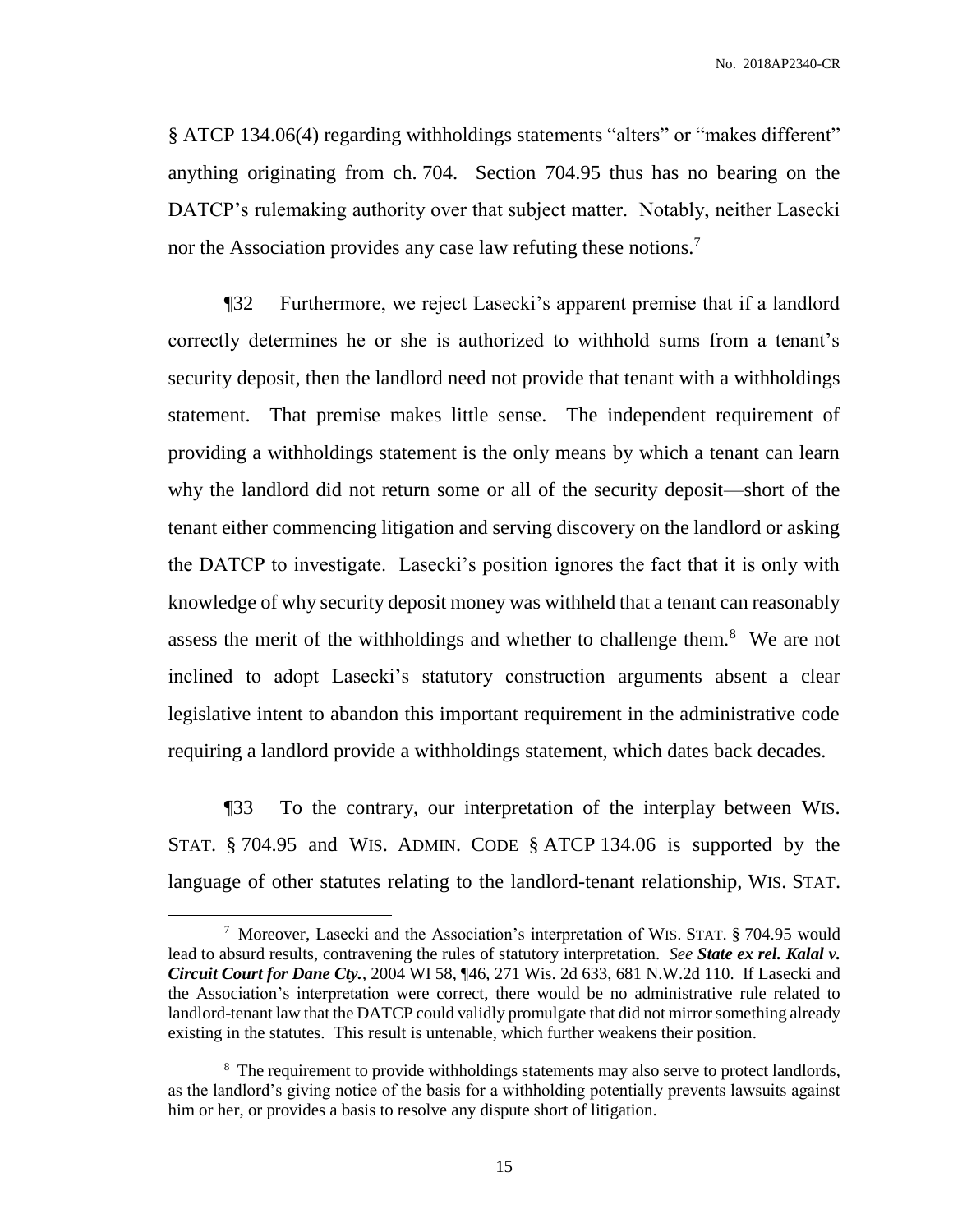§§ 66.0104(2)(b) and 66.1010, showing that the legislature did not intend for § 704.95 to invalidate existing DATCP rules and regulations in ch. ATCP 134. Because context is "important" to a statute's plain meaning, "statutory language is interpreted in the context in which it is used; not in isolation but as part of a whole; in relation to the language of surrounding or closely-related statutes." *Kalal*, 271 Wis. 2d 633, ¶46. In the same vein, courts read, apply, and construe together statutes and regulations relating to the same subject matter or having a common purpose under the doctrine of *in pari materia*. *See Winebow, Inc. v. Capitol-Husting Co.*, 2018 WI 60, 130 & n.6, 381 Wis. 2d 732, 914 N.W.2d 631 (citing *State v. Jeremiah C.*, 2003 WI App 40, ¶17, 260 Wis. 2d 359, 659 N.W.2d 193). That doctrine applies with particular force to statutory provisions enacted in the same legislative act on the same subject. *Waranka v. Wadena Ins. Co.*, 2014 WI 28, ¶17, 353 Wis. 2d 619, 847 N.W.2d 324.

¶34 WISCONSIN STAT. § 66.0104 was enacted three months prior to WIS. STAT. § 704.95. *Compare* 2011 Wis. Act. 108, § 1, *with* 2011 Wis. Act. 143, § 36. In relevant part, it prohibits local ordinances from imposing security deposit requirements "that are additional to the requirements under administrative rules related to *residential rental practices*"—e.g., WIS. ADMIN. CODE ch. ATCP 134, which itself is titled "Residential Rental Practices." *See* § 66.0104(2)(b) (emphasis added). The statute also provides that any ordinance that is "inconsistent with" subsec.  $(2)(b)$  "does not apply and may not be enforced." Sec. 66.0104 $(3)(a)$ .

¶35 WISCONSIN STAT. § 66.0104 relates to the same subject matter and has a common purpose as WIS. STAT. §§ 704.28 and 704.95, and we therefore find the statutory language within § 66.0104 relevant here for two reasons. *See Winebow*, 381 Wis. 2d 732, 130 & n.6. As demonstrated by § 66.0104(2)(b), the legislature apparently intended that residential rental practices would continue to be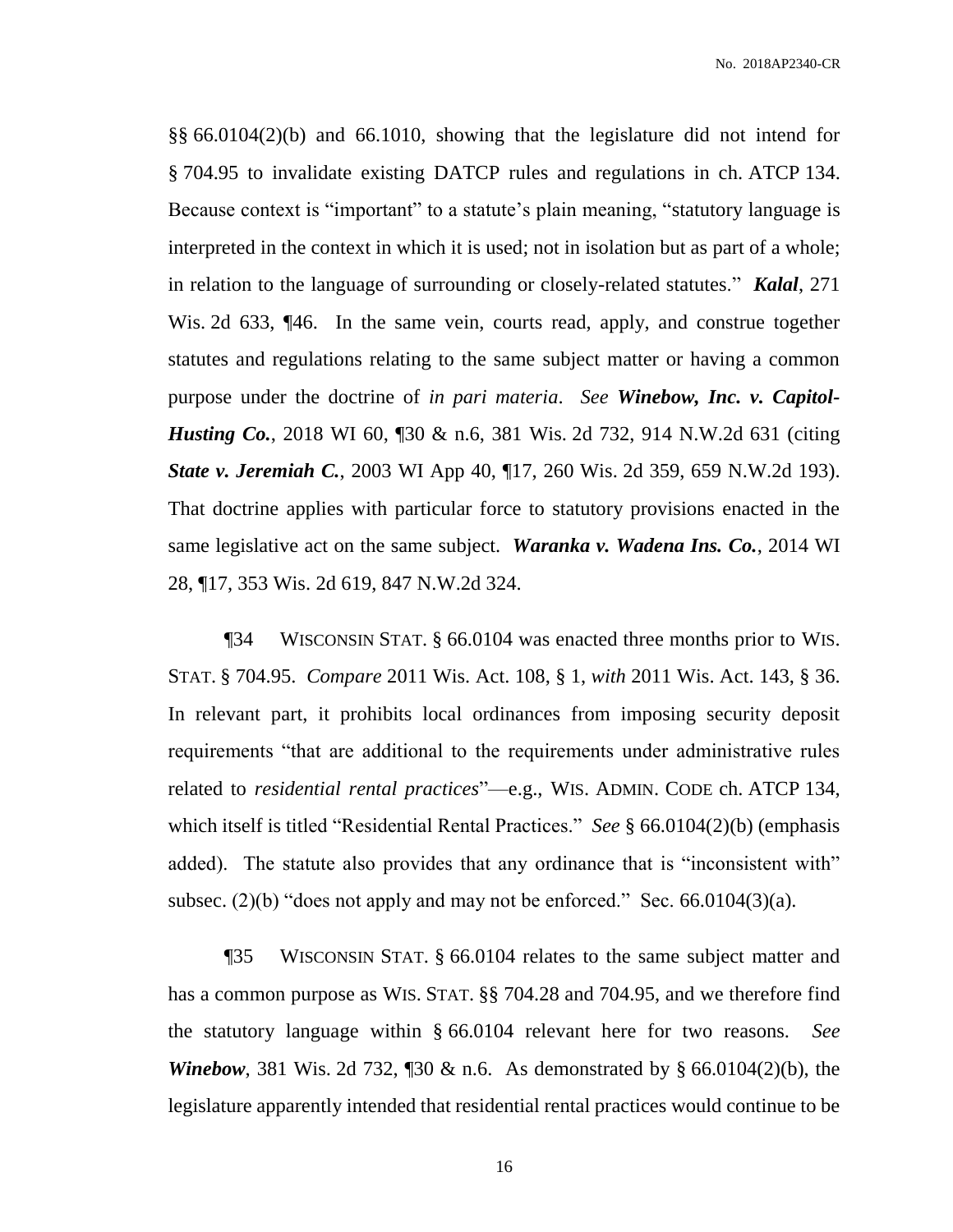regulated by the DATCP and WIS. ADMIN. CODE ch. ATCP 134. Further, § 66.0104(3)(a) illustrates an example of when the legislature clearly intended to limit the scope of another government entity's ability to create additional duties to those found in a certain source. Had the legislature intended to alter the DATCP's authority to enforce its existing landlord-tenant rules and regulations, we believe it would have done so by including language in § 704.95 comparable to that found in  $§ 66.0104(3)(a).$ 

¶36 WISCONSIN STAT. § 66.1010 is similarly instructive, and even more so, as it was enacted contemporaneously with WIS. STAT. § 704.95. *See* 2011 Wis. Act. 143, §§ 1, 36. Section 66.1010(2) prohibits political subdivisions from enacting or enforcing "an ordinance that imposes a moratorium on a landlord from pursuing an eviction action … against a tenant of the landlord's residential property." Subsection (3) further provides that if a political subdivision had an ordinance in effect that was "inconsistent" with subsec. (2) on March 31, 2012, that "ordinance does not apply and may not be enforced." Section 66.1010 demonstrates again that had the legislature wanted to prevent the enforcement of WIS. ADMIN. CODE § ATCP 134.06(4) through the passage of § 704.95, the legislature would have included similar explicit language there as it did in § 66.1010.

¶37 Given the foregoing, we cannot conclude the legislature obliquely "usurped" the DATCP's authority to require, as a method of fair trade practices, that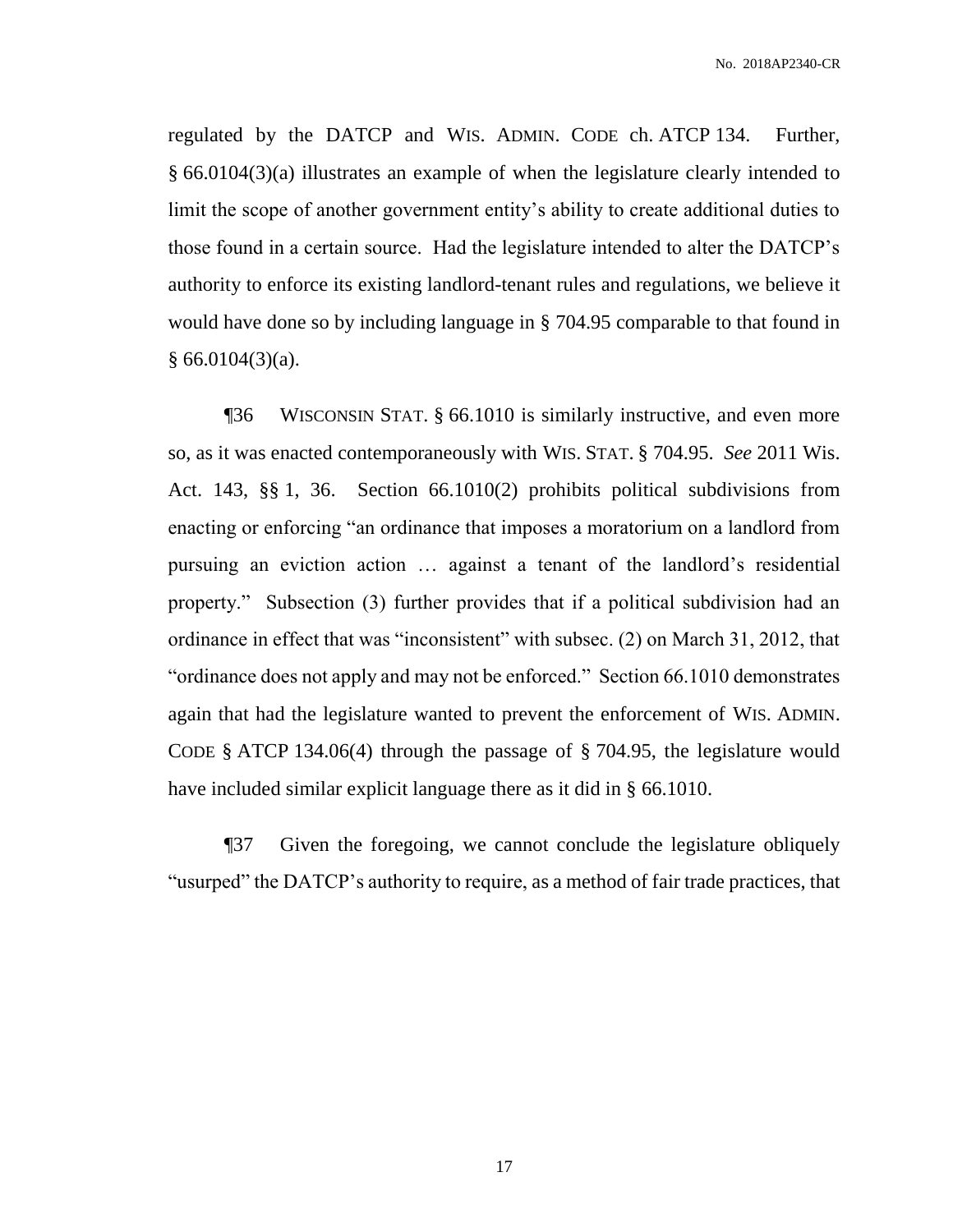landlords provide withholdings statements.<sup>9</sup> The more reasonable conclusion is that the drafters of 2011 Wis. Act. 143, which enacted WIS. STAT. §§ 704.28 and 704.95, intended for those statutes to work in harmony with those parts of WIS. ADMIN. CODE ch. ATCP 134 not legislatively touched upon—a conclusion which, again, we partially derive from ch. ATCP 134 predating §§ 704.28 and 704.95 by over thirty years. *Compare* 290 WIS. ADMIN. REG. 1 (Feb. 29, 1980), *with* 2011 Wis. Act. 143. This conclusion is consistent with the drafters' recognition that they would be "copying" some of the DATCP's administrative rules into the statute. E-mail from Bob Welch to Lauren Kiesow and Robert Kovach, Wis. Legis. Bureau (Feb. 27, 2012, 10:06 AM CST) (available in drafting file for 2011 Wis. Act 143 on page fourteen).<sup>10</sup> The legislature simply deemed certain requirements regarding security deposits important enough to legislatively codify within WIS. STAT. ch. 704, and it is only those requirements that the DATCP can no longer alter by administrative action.

¶38 In his reply to the amici curiae, Lasecki contends that consulting the legislative history we described above is improper because WIS. STAT. § 704.95 is unambiguous. For reasons explained previously, we agree that WIS. STAT. § 704.95 is unambiguous, albeit for different reasons than Lasecki argues. Nonetheless, "legislative history is sometimes consulted to confirm or verify a plain-meaning

<sup>&</sup>lt;sup>9</sup> Lasecki contends that we "recently questioned whether the DATCP retains authority to regulate the withholding and return of security deposits since the enactment of WIS. STAT. §§ 704.28 and 704.95" in *Wenger v. Swaine*, No. 2017AP985, unpublished slip op. ¶¶7-11 (WI App Feb. 8, 2018). Lasecki's contention is embellished, at best. The paragraphs he cites discuss the interplay between § 704.95 and WIS. ADMIN. CODE § ATCP 134.06 in the context of whether a circuit court has discretion to order double damages and attorney's fees to a tenant under WIS. STAT. § 100.20(5). *See Wenger*, No. 2017AP985, ¶¶7, 10-11. We do not read *Wenger* in the same light as Lasecki.

<sup>&</sup>lt;sup>10</sup> https://docs.legis.wisconsin.gov/2011/related/drafting\_files/wisconsin\_acts/2011\_act\_ 143\_sb\_466/03\_ssa1\_sb466/11s0335df\_pt03of03.pdf (last visited May 6, 2020).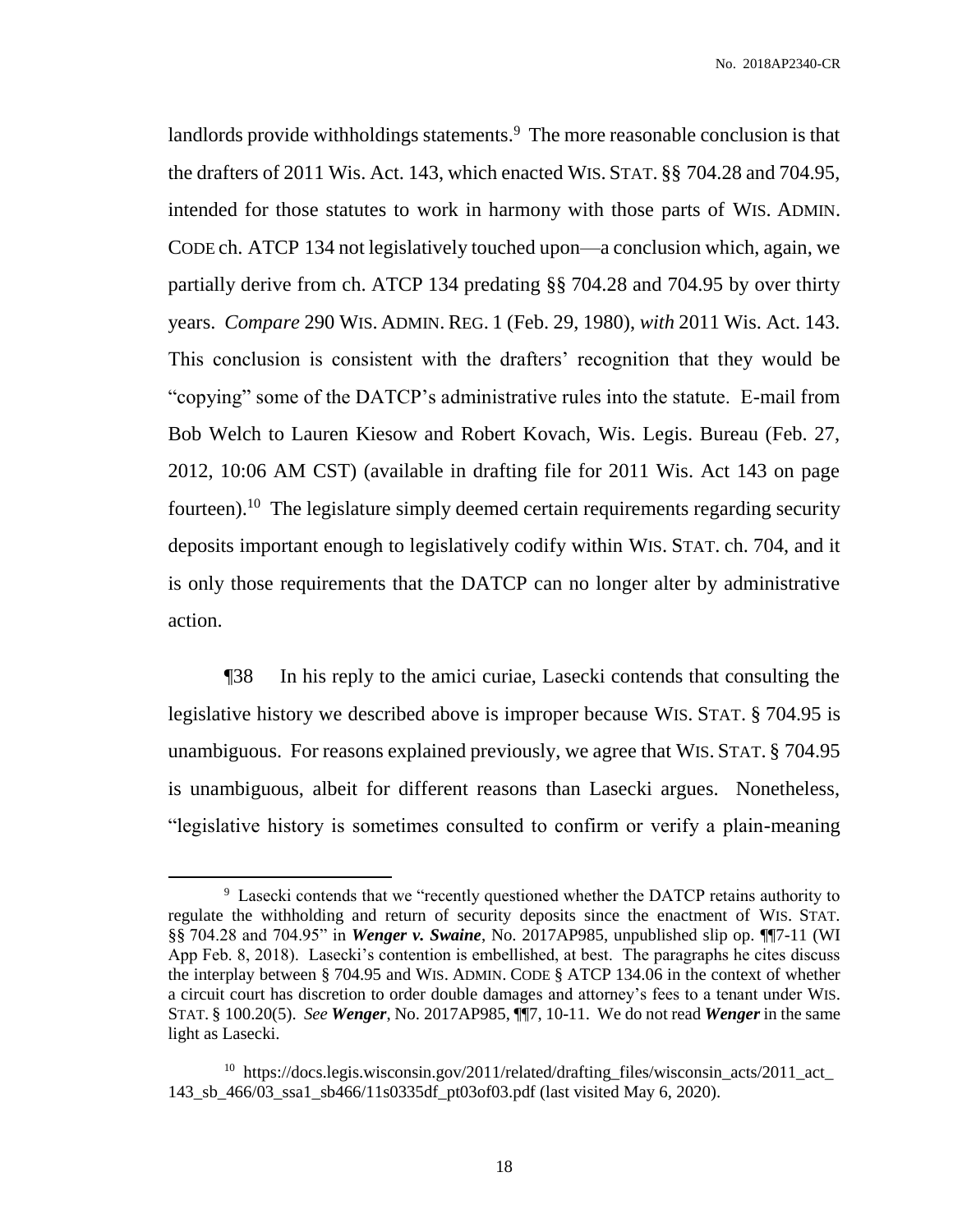interpretation." *Kalal*, 271 Wis. 2d 633, ¶51. As *Kalal* makes clear, statutory language need not be ambiguous for us to consult legislative history.

*e. Due Process Was Afforded: An Ordinary Landlord Would Have Sufficient Notice that Lasecki's Conduct Constituted a Crime.* 

¶39 The residential landlord-tenant relationship occurs within a regulated industry, including (and as explained above) one that the DATCP has extensively regulated since 1980. Accordingly, persons choosing to enter that enterprise are expected, at a minimum, to consult the most relevant portions of the Wisconsin Statutes and the administrative code. Even Lasecki and the Association agree that a reasonably prudent landlord would commonly consult WIS. STAT. ch. 704, titled "Landlord and Tenant." At the same time, a reasonably prudent landlord would also appreciate that he or she needs to understand regulations set forth by WIS. ADMIN. CODE ch. ATCP 134, which is titled "Residential Rental Practices."

¶40 We have already discussed, rather extensively, the relevant substantive provisions regarding a landlord's obligations with respect to security deposits—namely, WIS. STAT. § 704.28 ("Withholding from and return of security deposits"); WIS. ADMIN. CODE § ATCP 134.06 ("Security deposits"); WIS. STAT. § 704.95 ("Practices regulated by the [DATCP]")—including withholdings statements in particular (namely, § ATCP 134.06(4) ("Security deposit withholding: Statement of claims")).<sup>11</sup> We see no need to repeat the relevant language here. Suffice it to say, a reasonably prudent landlord would be able to locate these provisions and understand their meanings, which are plain. Indeed, neither Lasecki nor the Association actually endeavor to argue otherwise, save

<sup>11</sup> In particular, see *supra*, ¶¶15-17.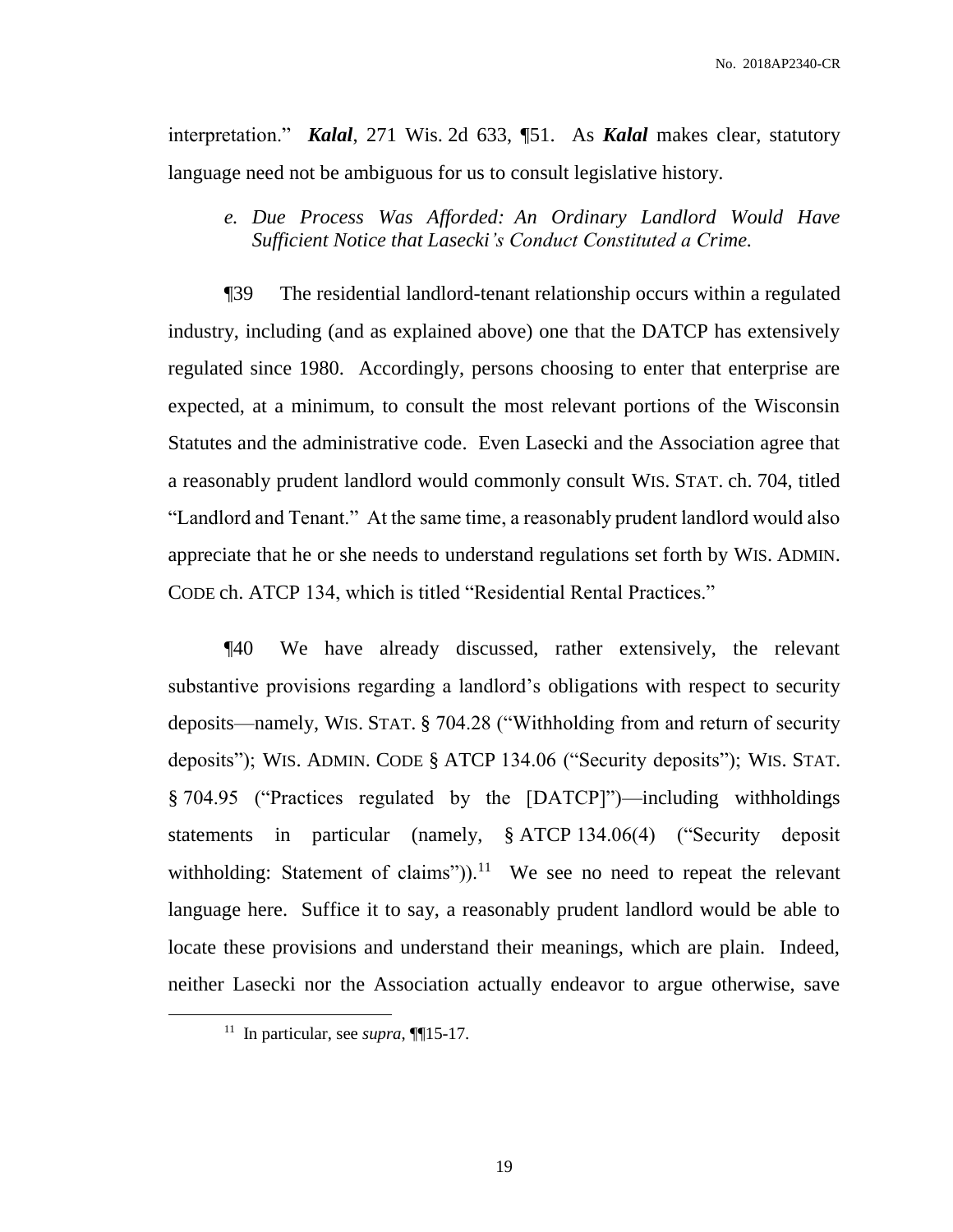perhaps for § 704.95.<sup>12</sup> Rather, Lasecki and the Association seem primarily to argue that a landlord has not been provided sufficient notice that his or her failure to comply with these requirements could result in a violation of WIS. STAT. § 100.20 as an unfair business or trade practice and, therefore, could be criminally prosecuted.

¶41 We disagree. Rather, a reasonably prudent landlord's consultation of WIS. ADMIN. CODE ch. ATCP 134 should lead to such knowledge. As an initial matter, the chapter begins with a prefatory note that is relevant to this issue:

> *Note: This chapter is adopted under authority of [WIS. STAT. §] 100.20(2)* … and is administered by the [DATCP]. *Violations of this chapter may be prosecuted under*  [§§] 100.20(6), *100.26(3)* or (6) …. A person who suffers a monetary loss because of a violation of this chapter may sue the violator directly under  $\lceil \frac{8}{3} \rceil$  100.20(5) ... and may recover twice the amount of the loss, together with costs and reasonable attorneys' fees.

Department of Agric., Trade and Consumer Prot. Note, Aug. 2016, WIS. ADMIN. CODE § ATCP 134.06 (emphases added). This language immediately provides notice that *any* violation of ch. ATCP 134 may result in criminal prosecution. Moreover, just below the prefatory note, WIS. ADMIN. CODE § ATCP 134.01—i.e., the very first section of the code chapter—provides that the "chapter is adopted under authority of [WIS. STAT. §] 100.20." Meanwhile, § 100.20 itself includes a cross-reference that directs the reader to various chapters of the administrative code, including ch. ATCP 134.

¶42 We reject the notion that a reasonably prudent landlord under these circumstances should not be expected to review, at a minimum, WIS. STAT.

 $12$  The "confusion" or ambiguity that Lasecki asserts regarding WIS. STAT. § 704.95 seems only to be the result of reading multiple statutes and regulations to determine the criminal liability for a landlord failing to provide a withholdings statement. Lasecki does not appear to assert that § 704.95 itself is confusing or ambiguous. *See supra*, ¶38.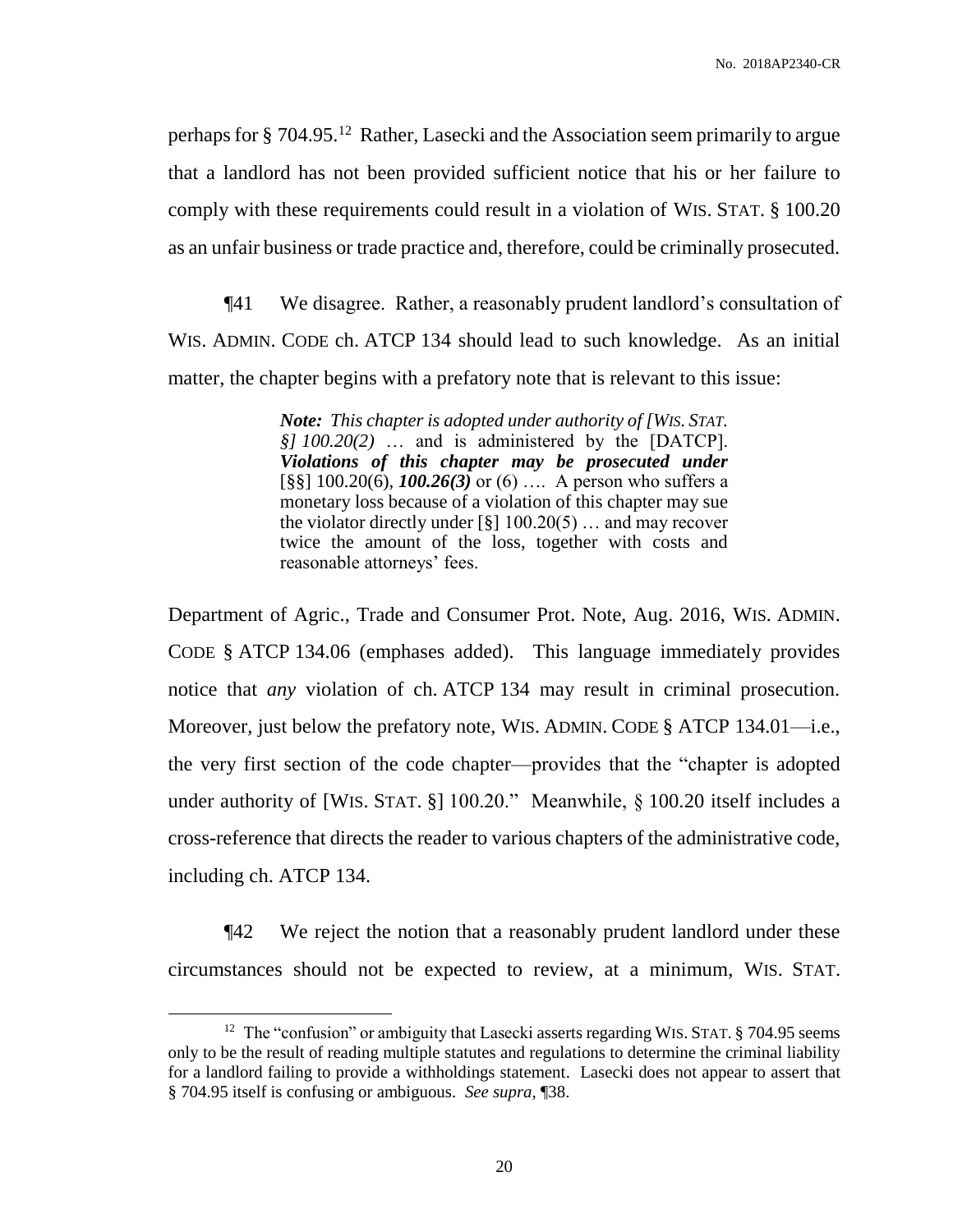§§ 100.20 and 100.26(3). The landlord would have reason to review § 100.26 not only because the prefatory note in WIS. ADMIN. CODE ch. ATCP 134 references § 100.26(3), but also because WIS. STAT. ch. 100's table of contents notes the section governing "penalties" as  $\S 100.26$ . Once arriving there,  $\S 100.26(3)$  plainly provides, in relevant part:

> *Any person* … who intentionally refuses, neglects or fails to obey *any regulation or order* made or issued under s. 100.19 or *100.20*, *shall*, for each offense, be fined not less than \$25 nor more than \$5,000, or imprisoned in the county jail for not more than one year or both.

(Emphases added.)

 $\overline{a}$ 

¶43 Our preceding analysis illustrates that Lasecki's due process "notice" argument lacks merit. While a reasonably prudent landlord is required to navigate different statutory and administrative provisions, we disagree with Lasecki and the Association that the foregoing review is beyond the comprehension of landlords, such that they have not been provided with "fair notice."<sup>13</sup> Accordingly, the statutory scheme permitting the criminal prosecution of a landlord for failing to

<sup>&</sup>lt;sup>13</sup> The Association raises concerns that our holding will lead to the "absurd result" of opening "small mom and pop landlords," in particular, to vast amounts of criminal liability. The Association's concerns are overstated and ignore the fact that, no matter the scale of operation, landlords inherently possess greater power in the landlord-tenant relationship. WISCONSIN STAT. ch. 704 and WIS. ADMIN. CODE ch. ATCP 134 provide a necessary check to this power imbalance. We also observe that in the instant case, Lasecki refused to cooperate with a DATCP investigation before the district attorney's office became involved. Notably, charging entities across the state have prosecutorial discretion in deciding which factual circumstances may warrant criminal prosecution. *See Kalal*, 271 Wis. 2d 633, ¶30.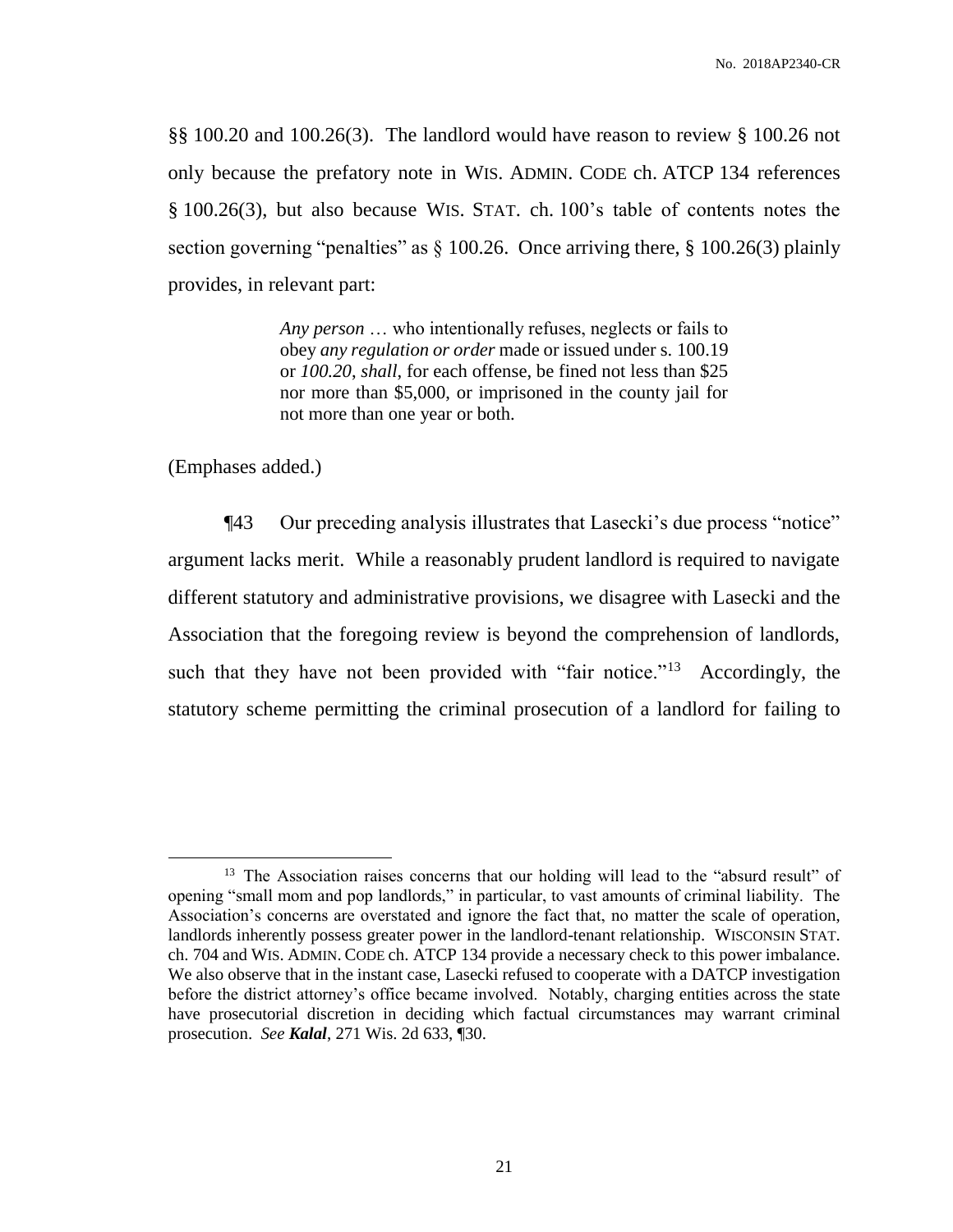deliver a withholdings statement to a residential tenant is not void for vagueness and comports with due process in this regard.<sup>14</sup>

#### *II. The Jury Instructions*

 $\overline{a}$ 

¶44 Lasecki next argues that the jury instructions in his case incorrectly stated the law of his charged crimes. The jury instructions defined the elements of Lasecki's charged crimes of "returning security deposits" as follows:

- 1. The defendant was a landlord.
- 2. The defendant rented an apartment to the tenant.
- 3. The defendant collected a security deposit from the tenant.
- 4. The defendant did not return the security deposit and/or a statement of withholdings within 21 days after the termination of the rental agreement.
- 5. The defendant intentionally failed to return the security deposit to the tenant.

¶45 Lasecki asserts that, beyond the overall vagueness of the charged crimes discussed above, the jury was never instructed to assess whether he was authorized by statute to withhold Ben's and Jim's security deposits.<sup>15</sup> Because the

<sup>&</sup>lt;sup>14</sup> The State's argument is well taken that the statutory scheme criminalizing Lasecki's conduct is less complex than the schemes governing other crimes, including some frequently charged crimes. For example, knowing that possession of narcotic pain medications—e.g., Oxycodone—without a prescription is a crime requires a person to understand the interplay between WIS. STAT. §§ 961.01, 961.14, 961.16, and 961.41. That person would then need to read WIS. STAT. §§ 939.50, 939.62, 939.632, 961.48, 961.495, and 961.50 to learn the maximum and minimum penalties for that crime because the penalties vary depending on prior offenses and the location where that person committed the crime.

<sup>&</sup>lt;sup>15</sup> On the day of trial, Lasecki objected "to the form" of the jury instructions. We deem Lasecki's pro se objection as sufficient to preserve the issue for our review, especially given the lack of any argument from the State asserting otherwise.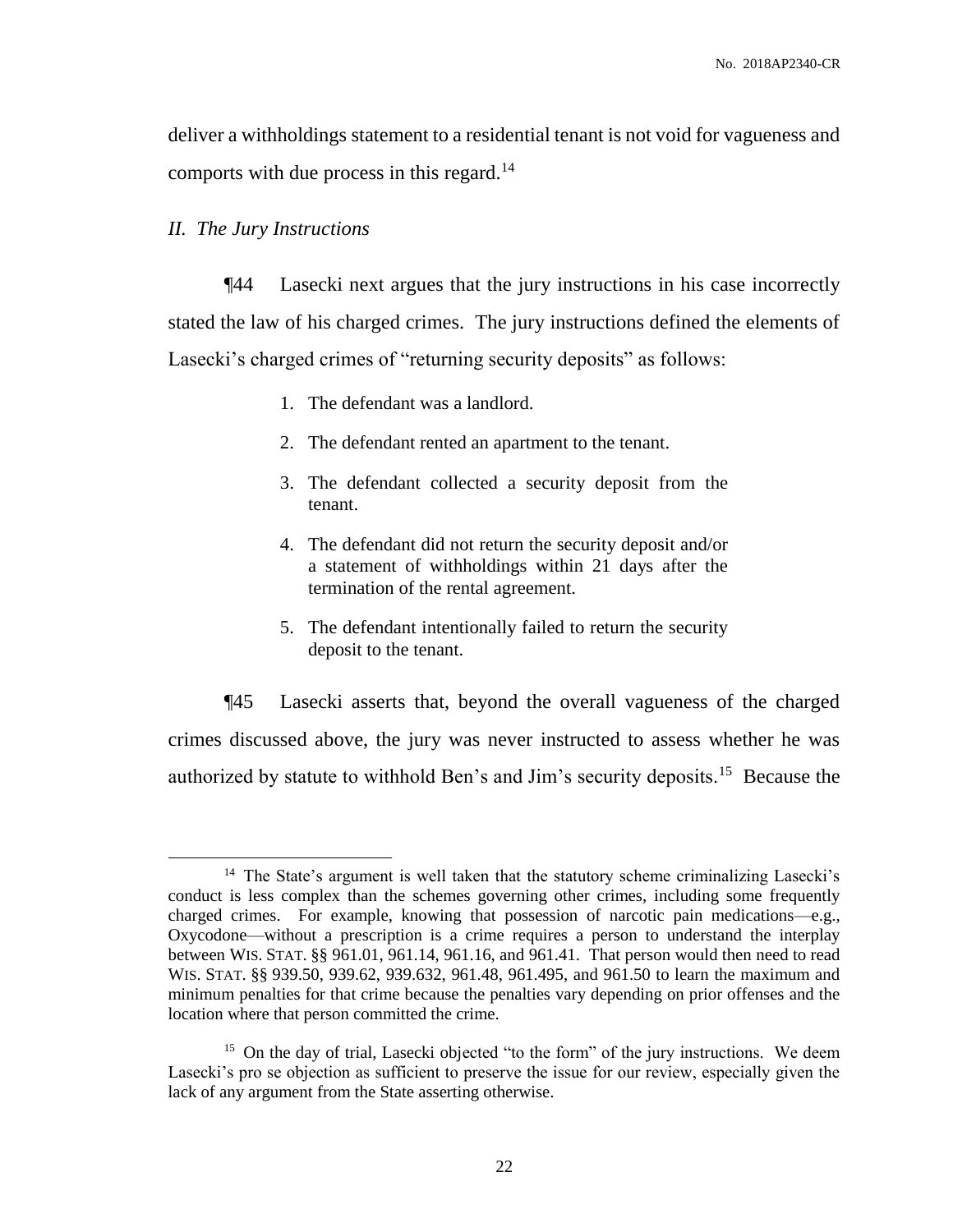jury instructions erroneously defined the crimes with which he was charged, Lasecki argues the State failed to meet its burden of proof as a matter of law.

¶46 The purpose of jury instructions is to "fully and fairly" inform the jury of a rule or legal principle applicable to a particular case. *State v. Hubbard*, 2008 WI 92, ¶26, 313 Wis. 2d 1, 752 N.W.2d 839. We review jury instructions "as a whole to determine whether 'the overall meaning communicated by the instructions was a correct statement of the law.'" *Dakter v. Cavallino*, 2015 WI 67, ¶32, 363 Wis. 2d 738, 866 N.W.2d 656 (quoting *Fischer v. Ganju*, 168 Wis. 2d 834, 850, 485 N.W.2d 10 (1992)). Although the circuit court has "broad discretion" in crafting jury instructions based on the facts and circumstances of a case, we independently determine whether the court erred by stating the law incorrectly or in a misleading manner. *See id.*, ¶¶31-32.

¶47 If we conclude jury instructions were erroneous, a defendant is not entitled to reversal and a new trial unless the error is prejudicial. *Id.*, ¶33. An error is prejudicial if it "probably and not merely possibly misled the jury." *Fischer*, 168 Wis. 2d at 850. Whether an error is prejudicial is a question of law, also subject to our independent review. *Dakter*, 363 Wis. 2d 738, ¶33.

¶48 We agree with Lasecki that the jury instructions leading to his conviction were erroneous, albeit for reasons different than those he advances. Lasecki generally contends that the jury instructions were erroneous because he was prosecuted for a crime that does not exist. As the preceding analysis should make clear, however, a landlord's failure to provide a tenant with a security deposit withholdings statement can be a crime in and of itself, irrespective of whether the landlord was actually authorized by statute to keep any or all of the tenant's security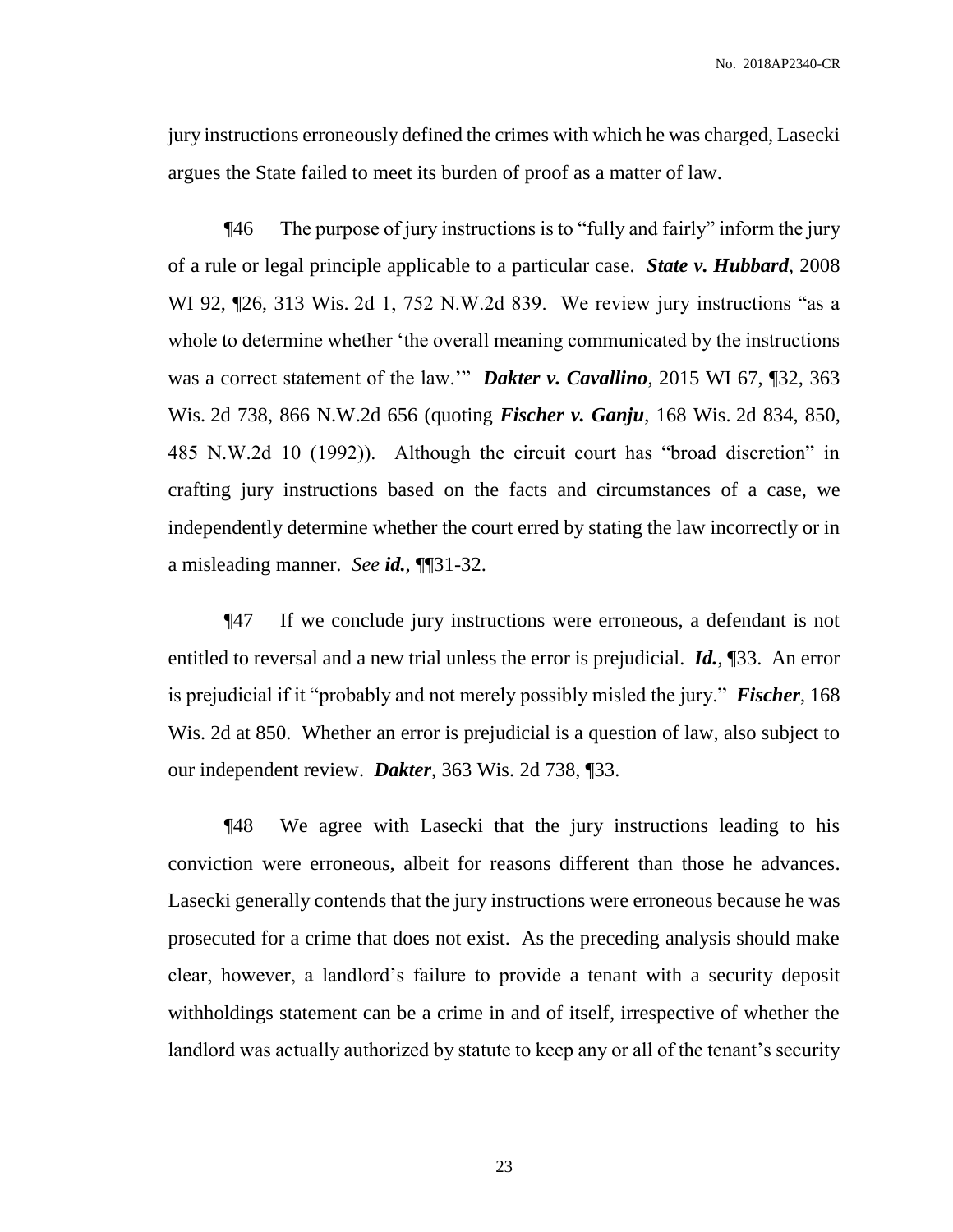deposit. We therefore reject Lasecki's argument that the jury instructions were erroneous in this regard.

¶49 Nonetheless, we conclude that the jury instructions—in particular, numbers four and five of the elements defining the crime—did not accurately state the law and, consequently, probably misled the jury. Specifically, numbers four and five could be reasonably interpreted to mean that a landlord is criminally liable for failing to return a security deposit, without more. However, the failure to return a security deposit, in and of itself, is not necessarily a crime. A landlord is permitted to withhold any amount of a tenant's security deposit as long as any withholdings are prescribed by statute or the administrative code. *See* WIS. STAT. § 704.28(1); WIS. ADMIN. CODE § ATCP 134.06(3). Accordingly, a landlord may be criminally liable only if he or she withholds security deposit money when not authorized to do so. But these issues are independent of, and in addition to, the landlord's duty to provide a tenant with a security deposit withholdings statement if any amount of the tenant's security deposit is withheld.

¶50 Whether Lasecki was authorized to withhold any of Ben's and Jim's security deposits, however, was not squarely presented to the jury. The State contends that any error in the jury instructions was harmless because "the totality of the evidence proved beyond a reasonable doubt that the tenants did not owe unpaid rent." We disagree. While Ben and Jim testified to their interactions, or lack thereof, with Lasecki after they left his apartments, the record is unclear regarding whether Lasecki was authorized to withhold any amounts of their respective security deposits.

¶51 Indeed, the lawfulness of Lasecki's withholdings was not the focal point of the trial; rather, the State focused on whether Lasecki provided Ben and Jim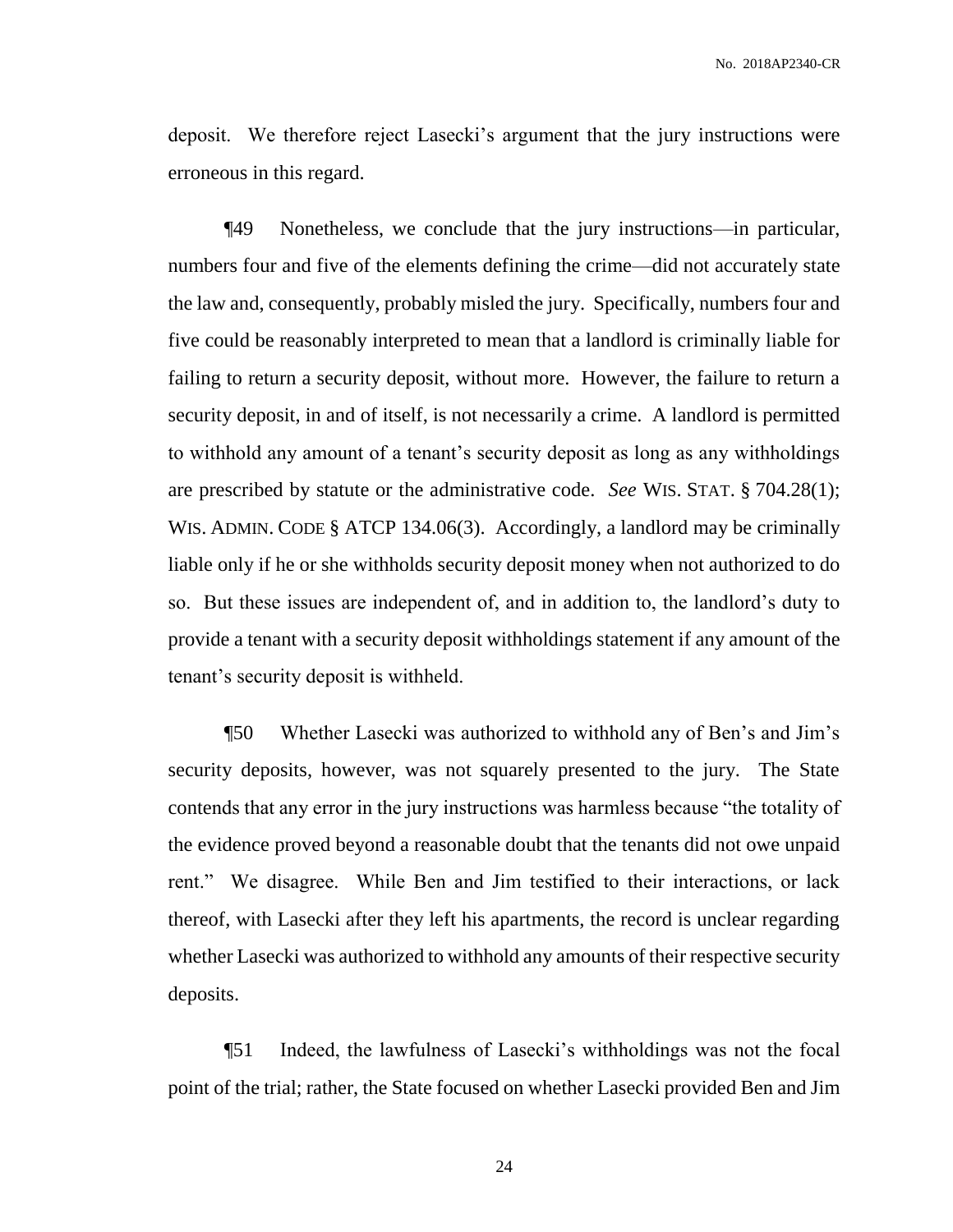with statements of withholdings. While we have concluded that such a failure to provide those former tenants with withholdings statements provides for criminal liability, we are unable to discern whether the jury found Lasecki guilty because he did not return the security deposits for unlawful reasons *or* because, upon failing to return the security deposits, he did not provide withholdings statements (or both). The fifth instruction highlights this problem because it only referred to the former and not to the latter—i.e., "[t]he defendant intentionally failed to return the security deposit to the tenant."

¶52 We therefore conclude the jury instructions are erroneous because they combined two separate crimes into one element, and that error prejudiced Lasecki because it probably misled the jury. *See Fischer*, 168 Wis. 2d at 850. By presenting two independent criminal acts in one element, we cannot know the basis on which the jury determined that the State met its burden of proof. Further, we cannot know whether the jury erroneously convicted Lasecki for lawful conduct i.e., his merely not returning a security deposit, even though the withheld costs were authorized by law. This error also raises questions as to whether the jury instructions comport with Lasecki's right to a unanimous jury verdict. *See, e.g.*, *State v. Derango*, 2000 WI 89, ¶¶13-15, 236 Wis. 2d 721, 613 N.W.2d 833.

¶53 Accordingly, we reverse Lasecki's conviction and a portion of the order denying postconviction relief, and we remand the matter for further proceedings consistent with our above statutory analysis. In this case, as well as in similar cases in the future, the trier of fact is to determine whether the landlord committed an unfair trade practice by either: (1) violating WIS. STAT. § 704.28 including by failing to timely return any portion of a security deposit without having a lawful basis to do so under the statute; (2) violating WIS. ADMIN. CODE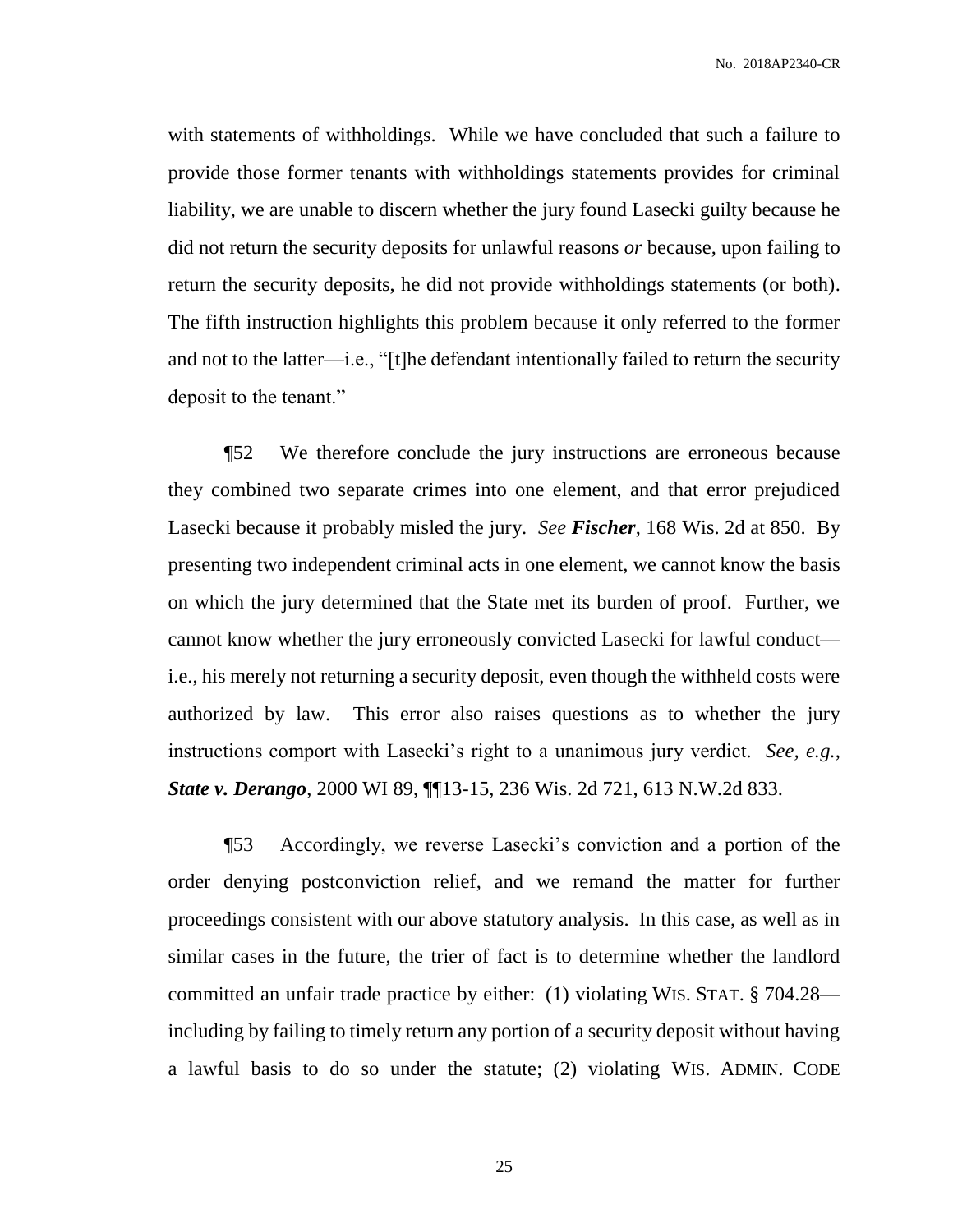§ ATCP 134.06(4) by failing to provide a required withholdings statement; or (3) violating both requirements.

#### *III. Restitution*

 $\overline{a}$ 

¶54 Lasecki argues the circuit court erred in the amount of restitution it ordered him to pay. Given our reversal and remand for further proceedings, we recognize that we need not address this issue. To further judicial economy, however, we choose to do so, given that the issue is fully briefed and may arise again if the matter is retried. *See Hull v. State Farm Mut. Auto. Ins. Co.*, 222 Wis. 2d 627, 640 n.7, 586 N.W.2d 863 (1998).

¶55 The circuit court ordered Lasecki to pay Ben \$1460 in restitution twice his \$730 security deposit—and Jim \$1680—twice his \$840 security deposit. The court determined Ben and Jim were owed double their security deposits "because the statutes and the code in … Wisconsin allow for double damages when a landlord violates that section of the code."

¶56 WISCONSIN STAT. § 100.20(5) does provide that a tenant "may sue for damages … and shall recover twice the amount of such pecuniary loss, together with costs, including a reasonable attorney's fee." Nonetheless, Lasecki asserts Wisconsin's restitution statute, WIS. STAT.  $\S$  973.20 (2017-18), <sup>16</sup> did not authorize the court to impose restitution of twice Ben's and Jim's original security deposit amount because doing so results in "a windfall" to Ben and Jim.

¶57 A request for restitution in a criminal proceeding, including the calculation as to the appropriate amount of restitution, is addressed to the circuit court's discretion, and its decision will only be disturbed when there has been an

<sup>&</sup>lt;sup>16</sup> All references to WIS. STAT. § 973.20 are to the 2017-18 version.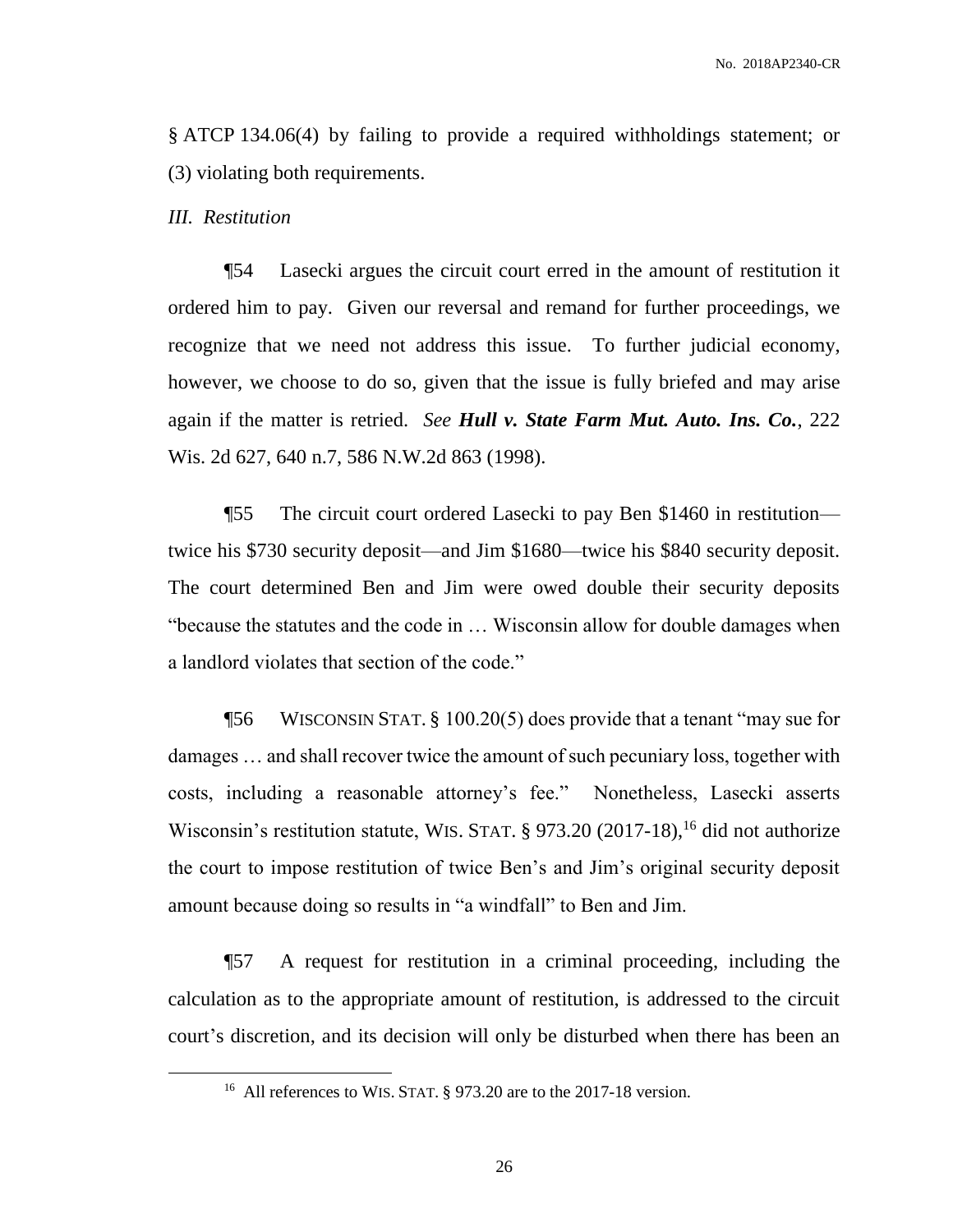erroneous exercise of that discretion. *State v. Gibson*, 2012 WI App 103, ¶8, 344 Wis. 2d 220, 822 N.W.2d 500. However, whether the circuit court is authorized to order restitution pursuant to WIS. STAT. § 973.20 under a certain set of facts presents a question of law that we review de novo. *Id.*

¶58 WISCONSIN STAT. § 973.20(1r) provides that the circuit court "shall order the defendant to make full or partial restitution … to any victim of a crime considered at sentencing … unless the court finds substantial reason not to do so." As pertinent here, a restitution order may require a defendant to "[p]ay all special damages, but not general damages, substantiated by evidence in the record, which could be recovered in a civil action against the defendant for his or her conduct in the commission of a crime considered at sentencing." Sec.  $973.20(5)(a)$ .

¶59 Special damages "encompass 'harm of a more material or pecuniary nature' and represent the victim's actual pecuniary losses." *State v. Holmgren*, 229 Wis. 2d 358, 365, 599 N.W.2d 876 (Ct. App. 1999) (citation omitted). "Any readily ascertainable pecuniary expenditure paid out because of the crime is appropriate as special damages." *Id.* General damages, on the other hand, are those that "compensate the victim for damages such as pain and suffering, anguish or humiliation." *Id.* (citation omitted).

¶60 We agree with Lasecki that the circuit court erroneously exercised its discretion by ordering restitution above Ben's and Jim's actual pecuniary losses. A primary purpose of restitution is not to punish the defendant, but to compensate the victim for his or her actual loss. *See Gibson*, 344 Wis. 2d 220, ¶10. In compensating the victim, the goal is to make the victim whole again. *See id.*, ¶13. We agree with Lasecki that the effect of the court's decision to award as restitution the double damages permitted by WIS. STAT. § 100.20(5) was either to punish Lasecki or to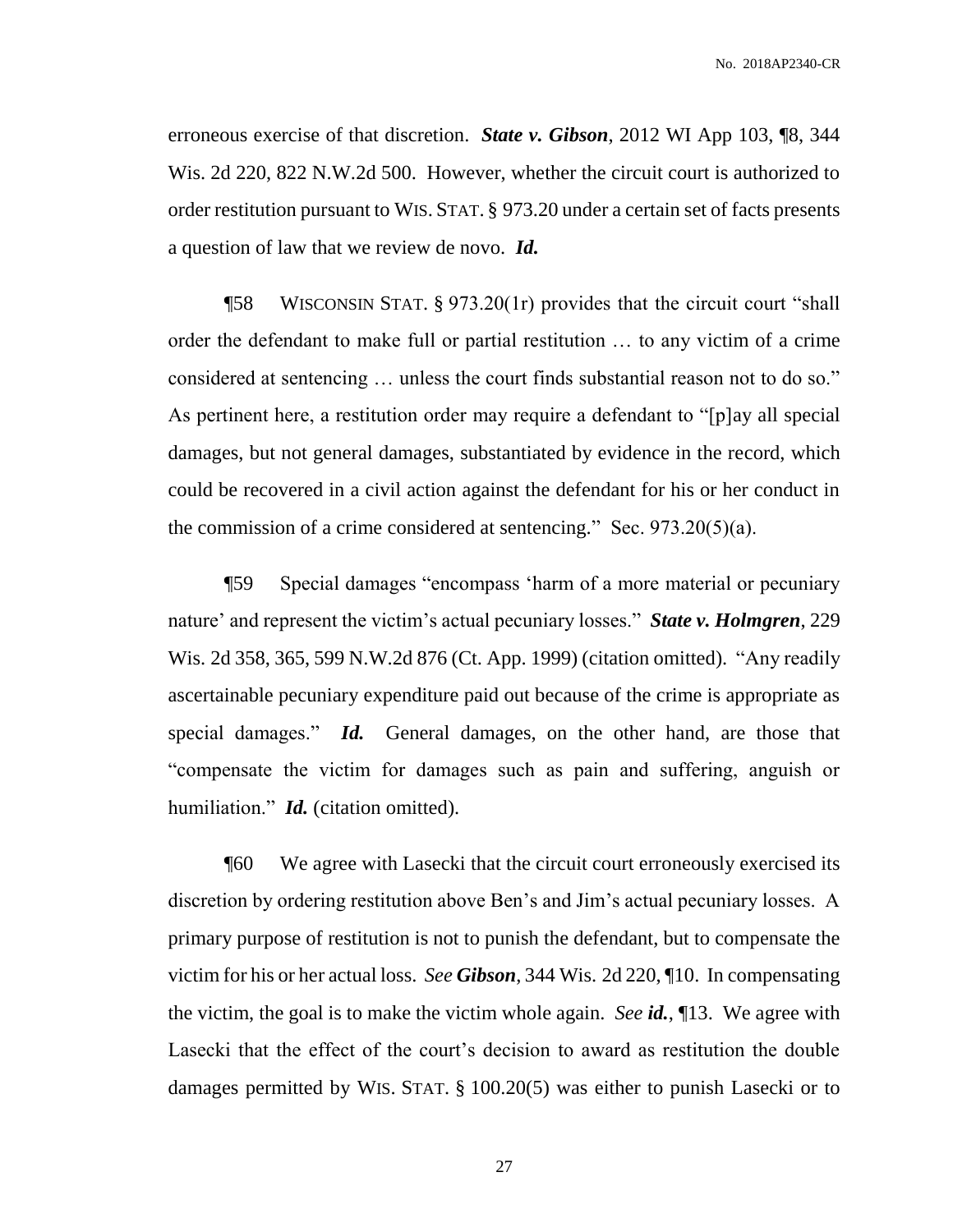compensate Ben and Jim for a nonpecuniary injury—i.e., general damages—in violation of WIS. STAT. § 973.20.

¶61 We do not find persuasive the State's argument that a tenant's ability to collect double damages in a civil lawsuit under WIS. STAT. § 100.20(5) necessarily means that a circuit court can order a landlord to pay a tenant double his or her pecuniary loss as restitution in a criminal case under WIS. STAT. § 973.20. The State points to nothing in § 973.20 that grants the court authority to order such restitution above a tenant's pecuniary loss.

¶62 We are sympathetic to the State's position that "[r]equiring the victims to file a small claims case to recover what [WIS. STAT. § 100.20(5)] already requires the court to order" may be burdensome on some victims.<sup>17</sup> Nonetheless, restitution must be authorized by WIS. STAT. § 973.20, as "the legislature has limited the restitution a court may order." *See Holmgren*, 229 Wis. 2d at 364. We therefore conclude the circuit court erroneously exercised its discretion in the amount of restitution it ordered Lasecki to pay because the additional \$1570 the court ordered in restitution above Ben's and Jim's pecuniary losses violated § 973.20.

#### **CONCLUSION**

¶63 We affirm that part of the postconviction order concluding: (1) a landlord's failure to provide a tenant with a statement of authorized withholdings

<sup>&</sup>lt;sup>17</sup> We recognize there is some dissonance between our holding and what would occur if the matter was litigated by a tenant bringing his or her claim in civil court. Whatever incongruity exists, however, is not without reason. While the landlord may face the prospect of paying double damages in a civil case, he or she also would not be confronted with the criminal penalties that do not exist in civil cases. Additionally, unlike when the State uses its resources to prosecute a landlord, in a civil case it is the tenant who must expend time and resources to bring a claim, for which the double damages provision would apply so as to incentivize and compensate such persons for pursuing that claim.